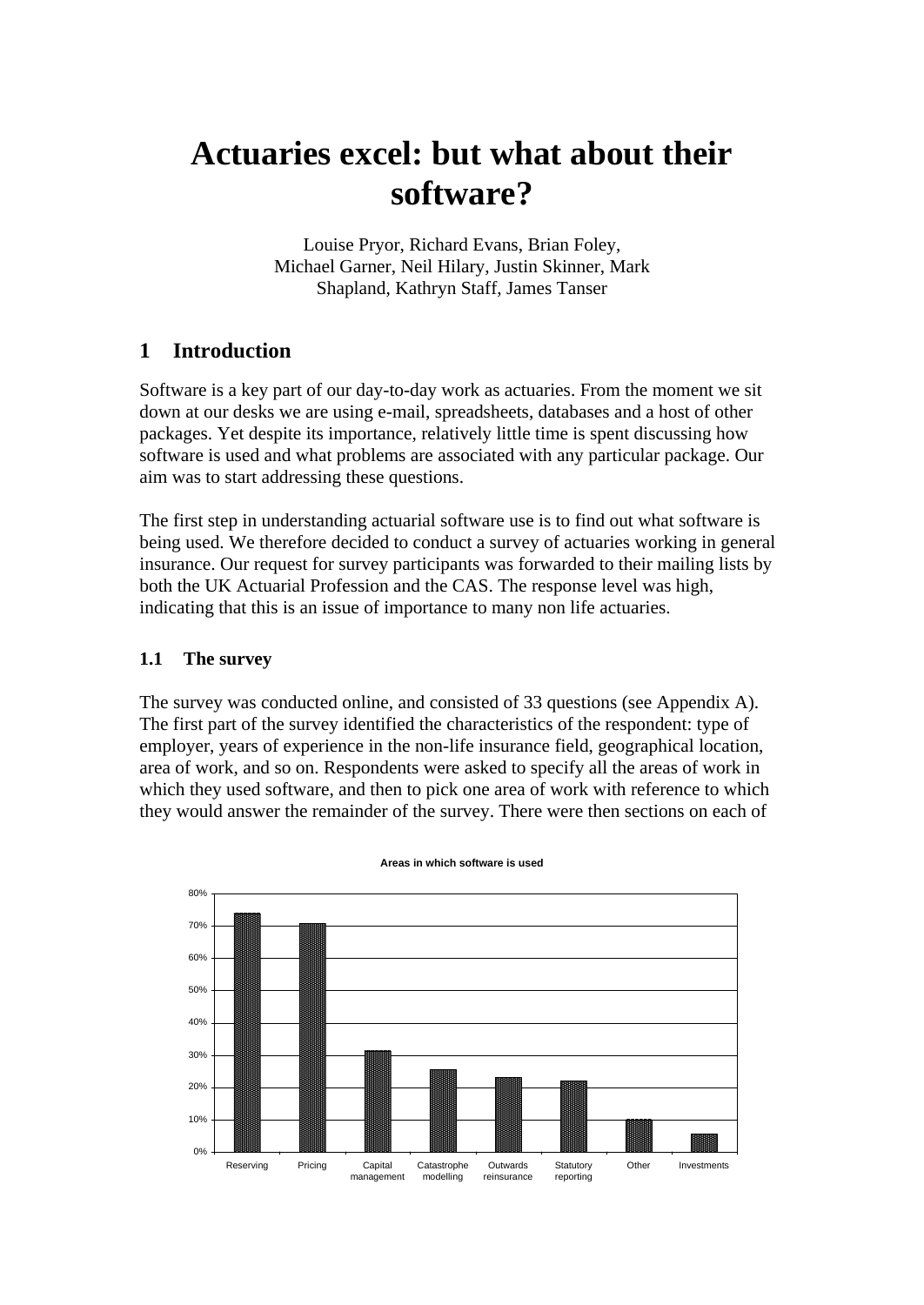the following types of software:

- Spreadsheets **Spreadsheets**
- Spreadsheet add-ins
- Statistical packages **Statistical** packages **Statistical** packages
- Databases
- Programming languages  $\bullet$
- Other software **Output**

For each type of software, we asked about what packages were used, how often, and how useful they were found.

In all sections of the survey respondents were given the opportunity to add comments on any aspects of their software use. We found that these free-form comments showed some common trends, as discussed later in the paper.

### **1.2 Summary of data analysis**

There were 779 respondents in total. Of these, 47 were discarded because they had not provided enough information to contribute to the analysis: for example, if no main area of work was specified. We therefore analysed 732 responses.

We then prepared a number of frequency tables at different levels of detail, for example to examine overall responses and those divided by geographical location, experience of the respondent, and area of work.

#### **1.3 Summary of results**

All the figures in this section are relative to the total of 732 clean responses. Pricing and reserving are by far the most common areas of work.



#### **Main area of work in which software is used**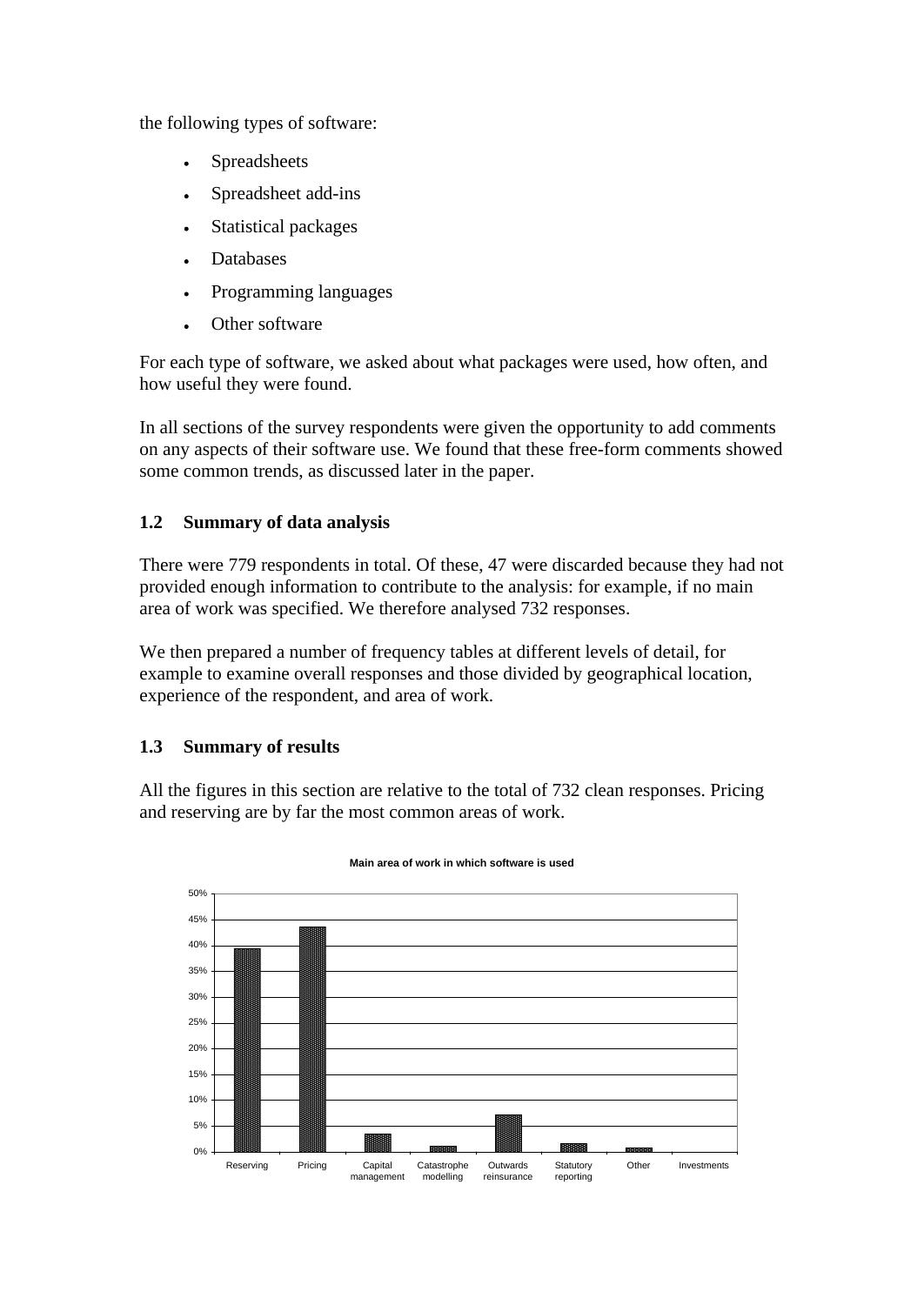**Respondents by geographical area**



Most of the respondents reported reserving (44%) or pricing (39%) as their main area of work.

The responses were mainly from the USA/Canada or the UK/Ireland, with relatively few responses from "Other Europe" and "Other". For subsequent analysis these levels were combined into "Europe" (44%) and "Rest of the World" (56%).

Excel appears to be almost universally used, with 98% of all respondents saying they use it. In fact 100% of respondents who had been working for 0-2 years use Excel, so perhaps it won't be that long before this package reaches the 100% usage level. Microsoft also achieves an 86% usage rate for Access and the Excel Analysis ToolPak is very widely used. Of the other packages, SAS is reasonably popular, with more that a quarter of respondents. Packages produced by actuaries, for actuaries, were all well used (although by design it is not possible to identify specific packages). @Risk also rates a mention, as this Excel add-in is used by nearly a third of respondents.

There are some notable differences between responses from Europe and the rest of the



**Percentage of respondents using each package**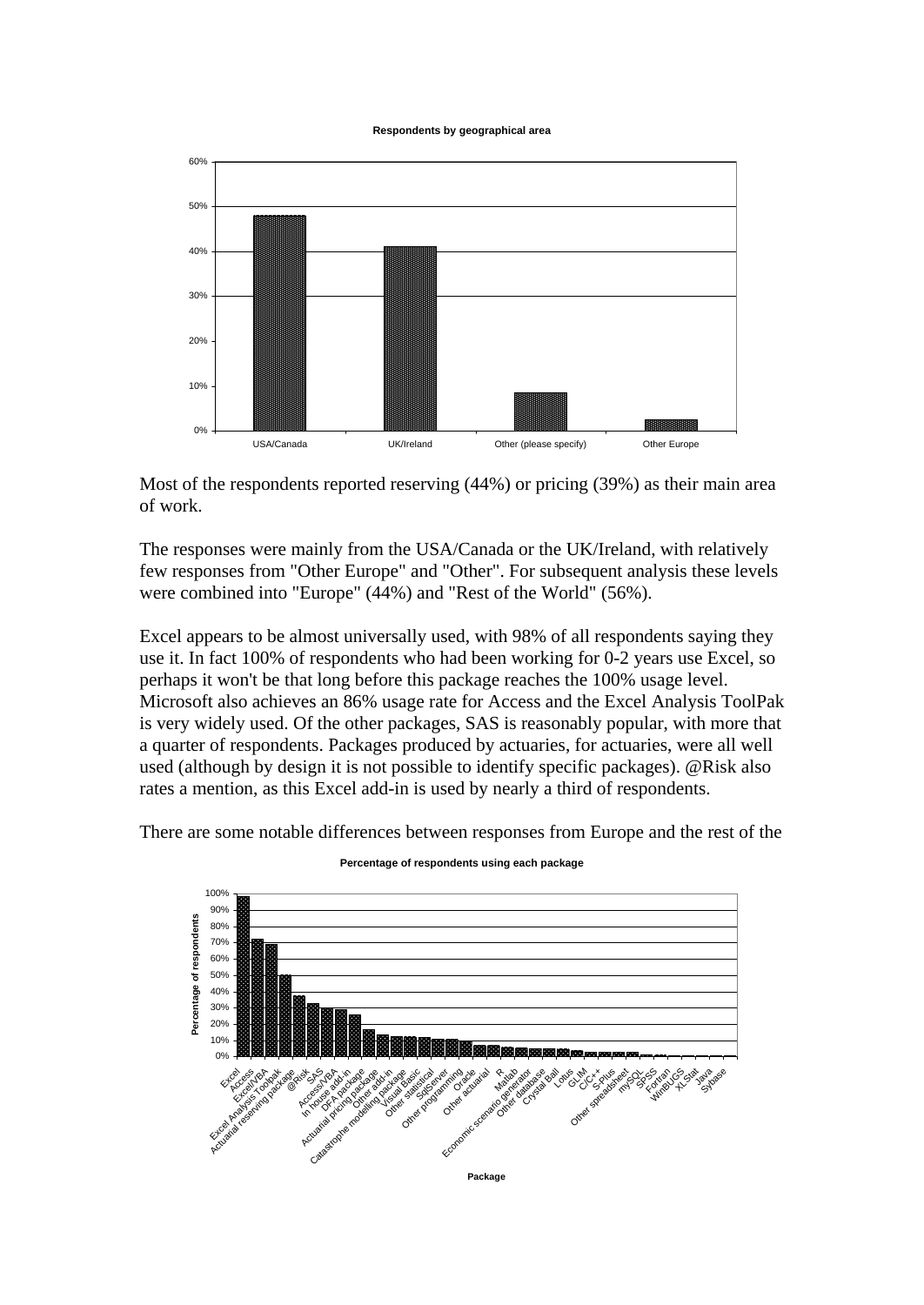world, with European actuaries far more likely to use actuarial software and Excel add-ins. This is probably related in part to the type of work being done by the respondents. Of those who replied, actuaries in Europe are more likely to work in the areas of capital management and outwards reinsurance than their colleagues in the rest of the world. This probably reflects the influence of the FSA risk-based capital regime, and the influence of the London Market.

Looking only at European actuaries, there is some evidence that software use varies over an actuarial career, for example with the use of Excel/VBA, actuarial reserving, actuarial pricing and DFA software peaking in the 3-5 years of working category. There is no such effect in other geographical areas or with other software.

### **1.4 Outline**

In the remainder of the paper we consider each of the main types of software in turn:

- Spreadsheets and add-ins  $\bullet$
- Statistical packages **Statistical** packages **Statistical** packages
- Databases
- Programming languages
- Specialised actuarial software  $\bullet$
- Other software **Output**

Finally, we present our conclusions and suggestions for further work.

### **2 Spreadsheets and add-ins**

The first electronic spreadsheet, VisiCalc, was released in 1979. Just a quarter of a century later spreadsheets are so ubiquitous that it is difficult to imagine actuarial life without them. Since 1979 VisiCalc, Lotus 1-2-3 and Excel have in turn been the dominant players in the market. Interestingly, there are no reliable estimates of the current number of spreadsheet users, or for Excel's market share. Although spreadsheets other than Excel are available (even Google now has an online spreadsheet), they show no sign of challenging Excel's dominance; indeed, to many people the terms "Excel" and "spreadsheet" are synonymous.

There are two ways in which the functionality of Excel (or other spreadsheets) can be extended. First, the user can use a programming language included in the spreadsheet package to write their own functions. The language included in Excel is Excel/VBA (Visual Basic for Applications). Second, various add-ins are available, that provide special purpose functions that can be used in formulae or perform actions. Some widely available add-ins include

**Excel Analysis Toolpak** is supplied as part of Excel. It provides a number of data analysis functions, including various statistical functions and random number generation.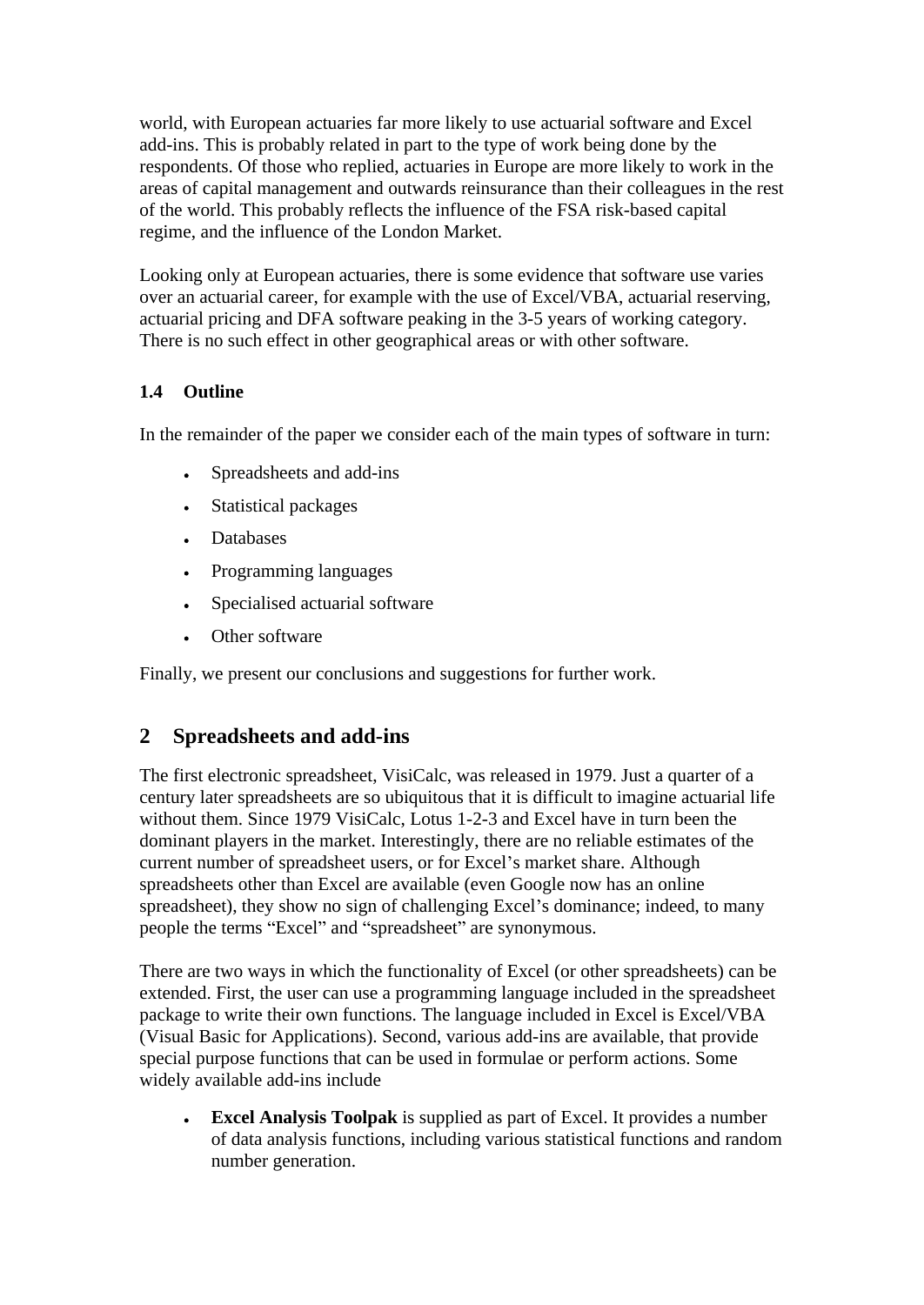- **@Risk** and **Crystal Ball** enable Monte Carlo simulation
- **XLStat** provides specialist statistical functions.

In addition, many of the specialist models (actuarial and other) come with Excel addins that facilitate interactions between Excel and the models, either for analysing the results or inputting data or parameters.

#### **2.1 Characteristics**

It is usually thought that no special skills are required to program spreadsheets, just common sense. Indeed, building a spreadsheet is not usually thought of as programming at all. This means that they can be (or at any rate are) used by people with no software training, but who are experts in other fields (such as actuaries). They enable a rapid response to changed requirements, as the people building the spreadsheets are often the same as, or work very closely with, the people using their results. There is no need to explain what is wanted to a specialist programmer, and hence less delay in implementation.

Spreadsheets are also very flexible, providing a broad range of functionality. Excel, for example, provides a simple database functionality, statistical functions, and goal seeking iterations. Add-ins and the ability to program additional functions provide further flexibility.

Reported error rates suggest that the confidence that is often placed in spreadsheets is misplaced. Studies consistently show error rates approaching 100% when measured by spreadsheets, or 10% when measured by unique formulae within each spreadsheet [Pryor A]. A recent study of project financing spreadsheets found errors in all 30 spreadsheets analysed, with up to 25% of unique formulae containing errors [Lawrence]. The error rates that are typically found are consistent with other data on human errors [Panko]. There is some evidence that better development practices, including rigorous code inspection, can help to reduce the number of errors.

Anecdotal evidence suggests that errors in spreadsheets can result in large monetary losses: for example, \$24m (Canadian) because of a pasting error, \$70m (US) due to a modelling error and \$1.2bn down to "an honest mistake". [Pryor B, Eusprig].

Moreover, many spreadsheet systems are large and complex, consisting of many interconnected spreadsheets that also communicate with other software systems. They also tend to be used for mission-critical purposes. The combination of error-rates and the size and complexity of the systems suggest that more conventional software engineering processes may be appropriate than are generally used. However, the use of such processes, and the tools that generally facilitate them, are made more difficult than with systems built using more conventional programming languages by many of the characteristics of spreadsheets: the code is intermingled with the user interface and formatting information, files are stored in binary format, and so on.

Although spreadsheets are so flexible, and contain so much functionality, they can be computationally very inefficient. They are often unsuitable for use with large data sets (Excel can only handle 256 columns and 65536 rows in each worksheet).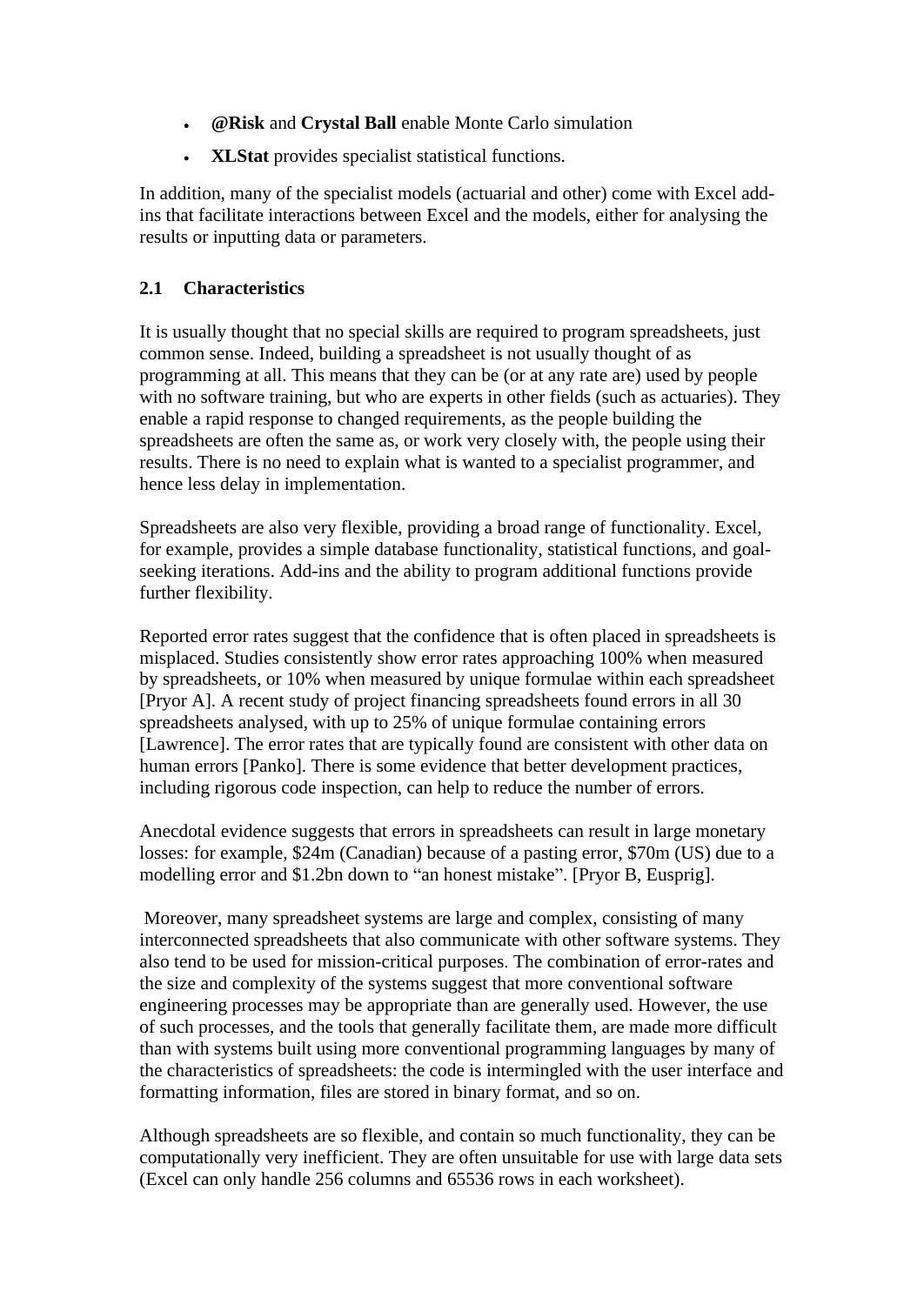#### **Percentage of spreadsheet users using individual packages**



The statistical functionality in Excel is limited: there are many analyses that you just can't do, without programming from scratch yourself. In addition, the analyses that are there (mostly in the Analysis Toolpak) don't use the best available algorithms, or use non-standard definitions. Distributions are not computed with sufficient precision, missing data is handled incorrectly, and there are numerous other problems [PracticalStats, McCullough, Heiser]. Some of the problems are more evident in the tails of the distributions; as much actuarial work is out in the tails, this makes the problems particularly unfortunate [Microsoft]. The random number generator is not really random enough, and in one version of Excel could produce negative numbers, as well as numbers in the  $[0,1]$  range as specified  $[Pryor C]$ 

As a possible indication of the future, the Sarbanes-Oxley Act in the USA requires new audit control mechanisms for publicly traded companies. This in turn has caused many companies to question their ability to implement and maintain controls when they use Excel as part of their analysis process.

#### **2.2 Pattern of use**

As expected, spreadsheets are widely used by actuaries in non-life insurance. 99% of our respondents use them; and 99% of those use Excel. The next most common spreadsheet was Lotus, with 4% of those using spreadsheets. This high rate of spreadsheet usage is consistent with findings from other areas of business life [Baker]

There are few differences by area of work, type of employer, geographical area or experience level. However, only 90% of those working in reserving class Excel as "Vital", compared to 98% in pricing and 100% in all other areas.

Excel is also used very frequently (95% use it daily) and is considered very important to the users (90% consider it vital).

76% of users use at least one spreadsheet add-in. The most popular is the Excel Analysis Toolpak, with 66% of respondents using it. This is probably an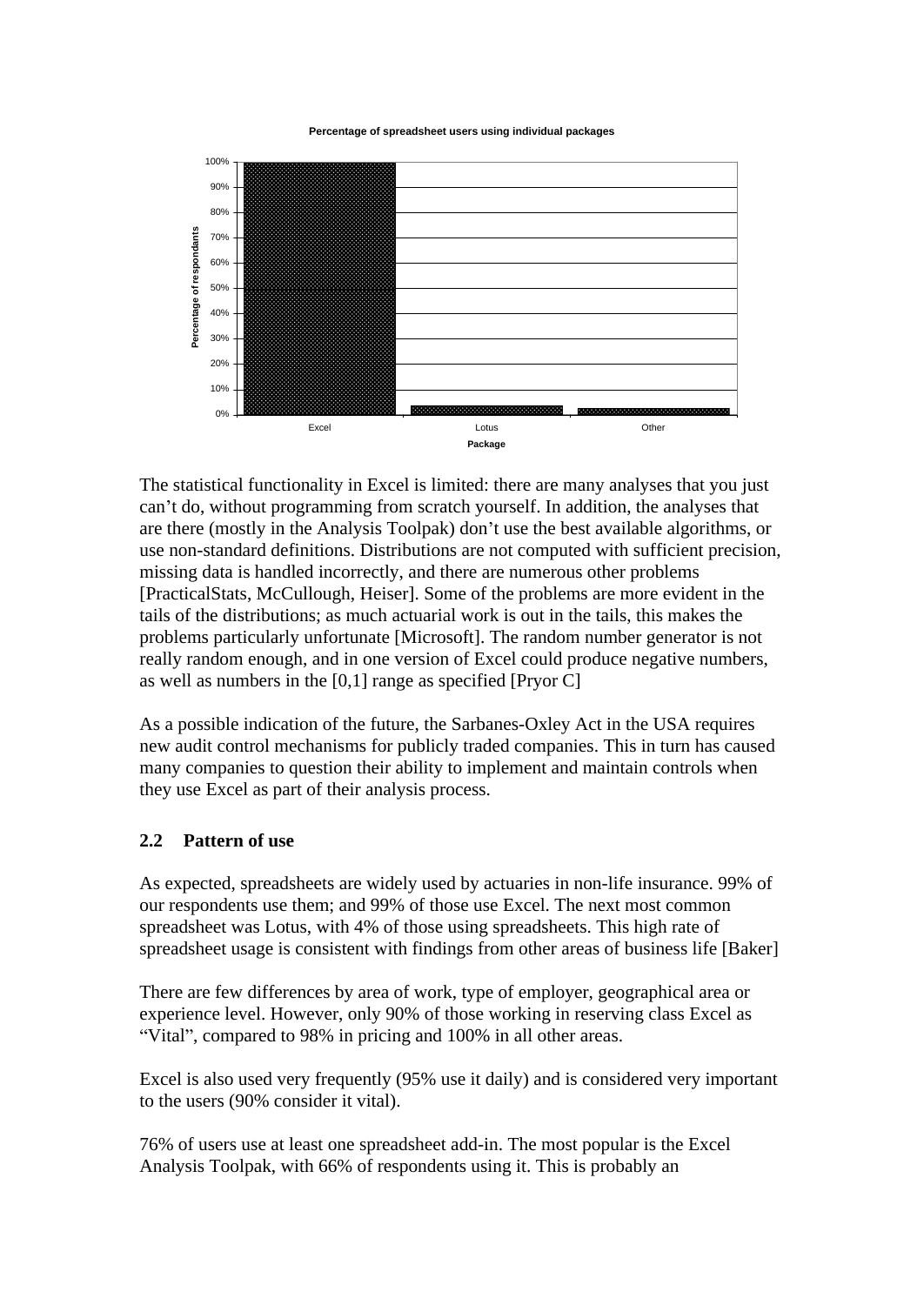**Percentage of spreadsheet add-in users using individual packages**



underestimate, as some people may not realise that it is not part of the core Excel functionality. It is used in all areas of work.

43% of respondents use @Risk, and another 6% use Crystal Ball. They are used in all areas of work, with fewer people using them for statutory reporting. However, they are considered vitally important more often by those working in capital management, and are used daily by a higher proportion of those working in catastrophe modelling.

Only 1% of respondents use XLStat. 34% use in-house add-ins, and 16% use other add-ins (mostly those supplied as part of specialist models).

#### **2.3 Comments**

There were three main views expressed about Excel in the comments: it's absolutely wonderful, it's computationally limited, and it's difficult to control. Many of the comments combined two of these views:

- Quick and easy to use, but tricky to check and to understand when it's not yours.  $\blacksquare$
- The greatest advantage of spreadsheets is their greatest weakness flexibility. To be a safe user of spreadsheets you need to understand them; be logical and clear thinking; but also fussy, and neat and tidy, with good attention to detail.
- Easy to visualise data, very poor at handling large data volumes  $\blacksquare$
- I use spreadsheets for EVERYTHING. I strongly favour a greater emphasis on good spreadsheet usage at all levels.
- Nearly universally used -- easy to share around the firm and with clients. There are bugs and incorrect calculations that can surprise one (problems with the gamma probability distribution to name one).
- Excel is very flexible, but difficult to control and document

The computational limitations were recognised by a number of respondents. A common theme was the difficulty of handling run-off triangles.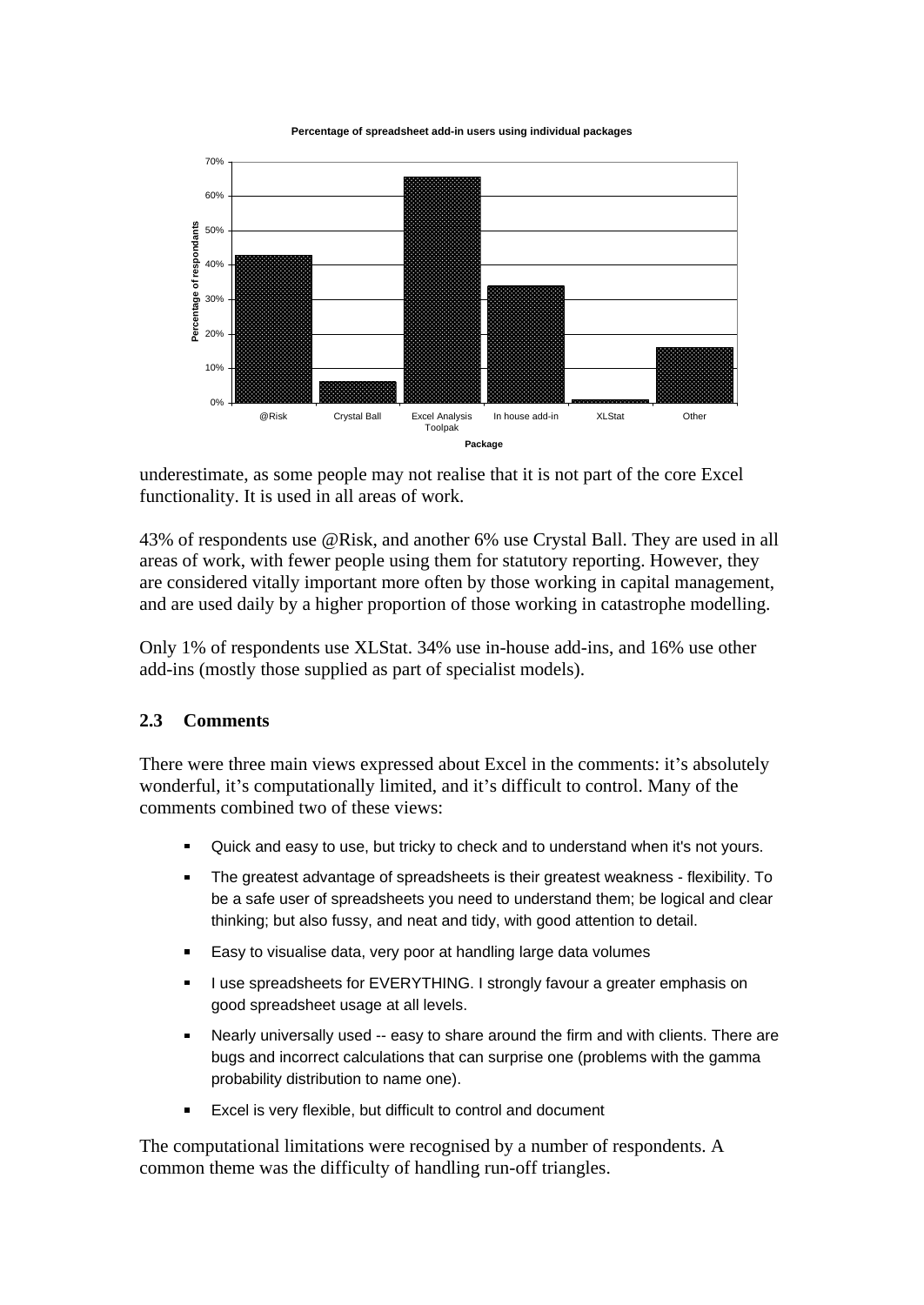- **Spreadsheets are poor at handling run-off triangles**
- **Excel has the drawback that there is no function to view the diagonal of a loss** development triangle as a column (like there is with reserving software).

The limited size of data sets was another common gripe.

- A big drawback with Excel is its performance and limited data handling capabilities
- Excel memory management is inadequate, so it's very easy to build a Monte Carlo model which is too big.
- **Problems with manipulating/saving larger files**
- **Limited capacity, sometimes crashes with large amounts of data.**
- **Dur models are pushing the limits of Excel as we expand what we are including** and the number of scenarios simulated. It is likely that we will make a change in the near future.
- Excel is inefficient and a resource drain. Large spreadsheets bomb, run slowly, etc.
- **Excel doesn't allow large enough lists of data files to be imported.**
- Due to the volume of data I have to manipulate I frequently have problems with  $\blacksquare$ Excel being unable to cope and struggling to re-calculate or refresh. Also many issues with linking of spreadsheets. Frequent problems where figures are not refreshed properly or revert back to previous versions of files. Often, the only way to be sure everything is feeding through properly is to open every single file in chain. Due to the size of the files we are using, this creates problems in itself.
- Limited data capability, i.e. data sets can exceed the number of rows or columns of Excel - in that case use aggregated data or get someone to summarise for me using SAS!

Some people were very aware of the limited statistical functionality.

- Can be slow to do some tasks Some statistical functions are unreliable
- My systems have lots of add-ins and VBA so there are few drawbacks The major one is distribution fitting where the Excel functions give incorrect answers There are lots of traps for the unwary (and wary) within many Excel functions and hence the need for diagnostics

Others seemed rather less aware.

@Risk is useful for the standard probability distributions, but where the distribution is derived from data, Monte Carlo simulation using rand() function in Excel is quicker. The contract of the contract of the contract of the contract of the contract of the contract of the contract of the contract of the contract of the contract of the contract of the contract of the contract of the c

Many respondents commented on the difficulty of enforcing adequate systems and controls around spreadsheets.

- **Definitely need better version control within Excel (e.g. ability to track changes,** comparison between versions etc.)
- **Each spreadsheet stands on its own and changes to one spreadsheet must be** made to all similar spreadsheets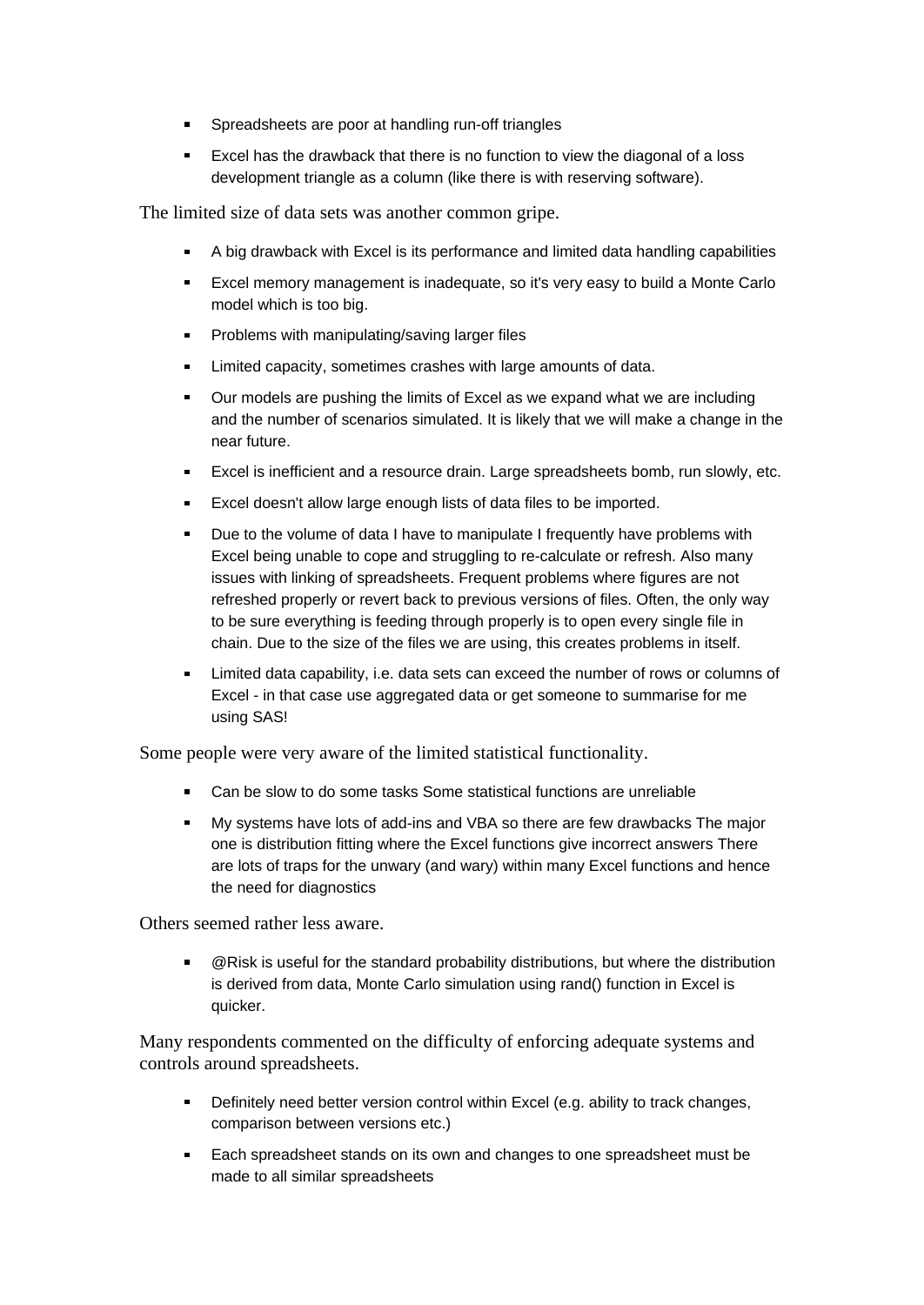- Biggest drawback is the ease with which an inexperienced person can do something that looks reasonable, but which lacks integrity. Requires massive amounts of checking.
- Spreadsheets speed things up, especially when one can link together sheets, introduce extra analyses, use macros, etc. But this encourages even greater speed and that is counter to (a) proper checking and (b) proper documentation. It's tempting to think that a formula driven spreadsheet can be easily followed by anyone with an ounce of intelligence, ignoring the fact that it is hard for anyone faced with 67 worksheets to know where to start, particularly as it then becomes apparent that half of them are redundant and have not been updated from last year!!!
- Almost impossible to set-up with a good solid control-mechanism for Sarbanes Oxley purposes Very useful for ad hoc tasks
- **Definitely need better version control within Excel (e.g. ability to track changes,** comparison between versions etc.)
- It is difficult to monitor changes with a spreadsheet. For instance, an actuary might use a particular spreadsheet model. If there is a one-off change in a calculation, or a mistake, that error could be perpetuated going forward very easily.
- **Excel pivot tables and automatic filtering feature prominently in the analyses that** we produce and use. Excel is limited to ~65K records. Excel can use MS Access as the source of pivot table data, but this also has limits.

A number of people commented that they use Excel primarily as a front end to other systems.

- I receive most data from outside sources as Excel spreadsheets, but I use Excel mainly as a way of loading the data into my own APL-based system, and occasionally as a way of communicating output from that system.
- I occasionally use Excel to transmit information to others, but I don't use it for reserving work as such.
- I use very few Excel built-in: it is more a useful windowing system onto my own VB code than anything else. I trust it to multiply, but not much else.

Several people felt that spreadsheets don't serve the profession well

- I feel that a profession, we have become to dependent on spreadsheets. While they help expedite workflow, they tend to lessen the application of judgment, sound reasoning and analytical skills!
- Actuaries use spreadsheets too much. They are useful for small calculations, testing etc but for more complicated calculations one ought to use a proper programming environment.
- Some people just love Excel. Pivot tables are especially popular.
- Excel is fantastic.
- **Excel is so powerful that other software is used less and less. Use it for all sorts of** workings, mostly fairly simple, and for self-documenting of work.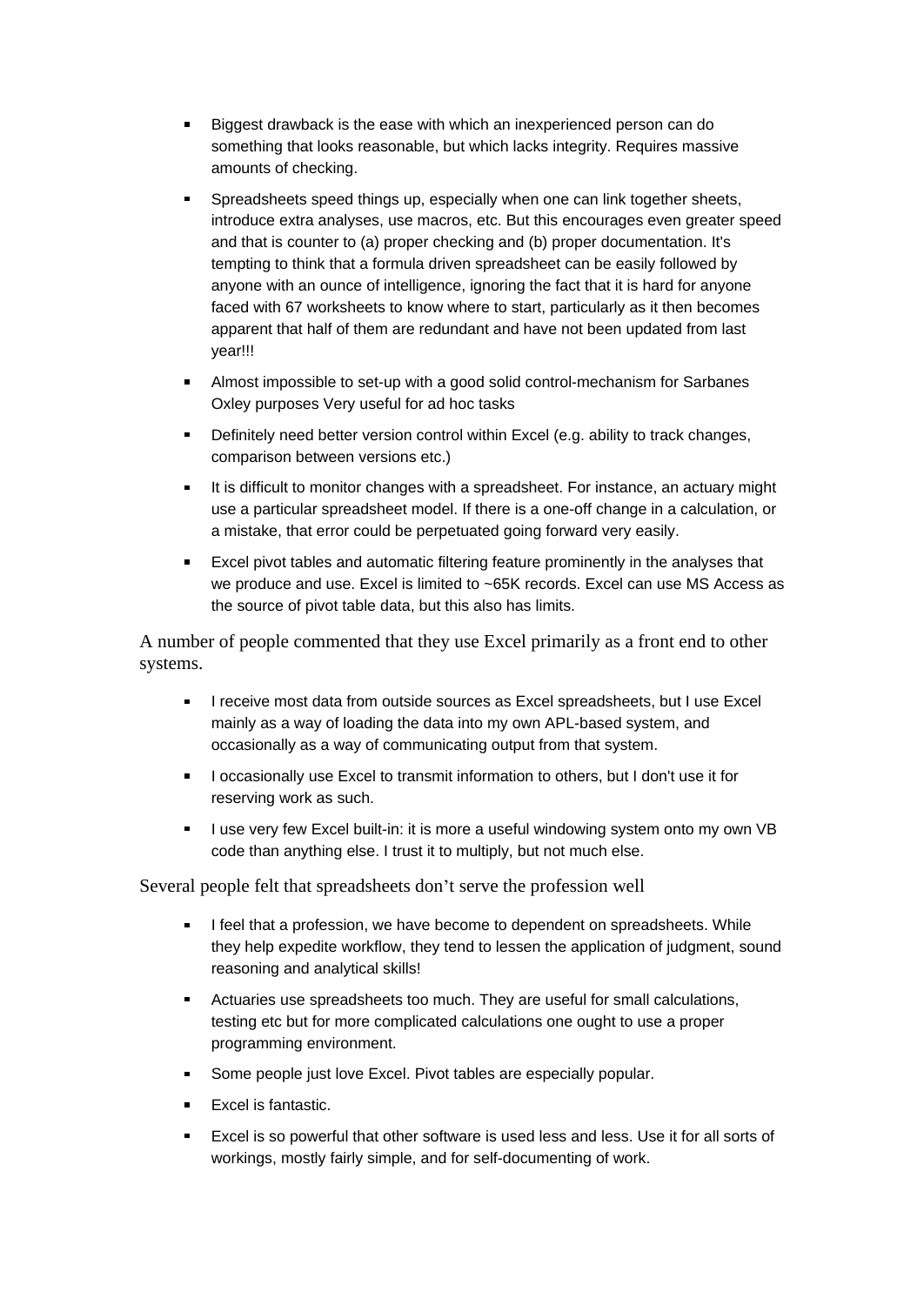- VBA component, linkage to Word & VB is what makes excel so good
- **Excel's greatest strength is its flexibility**
- Very flexible for setting up models. Can do complicated things with VBA e.g. simulation. Everybody in the company can use Excel to some extent so easy to train underwriters to use models and rating spreadsheets. When I used to do reserving we did all our work in excel spreadsheets as it was possible to set them up to deal efficiently with the data that we received rather than wasting time formatting data for other packages or getting results out of packages and formatting them to input into spreadsheets for reporting.
- I really love Excel that provides all the options we need to do day-to-day work including formulas, pivot tables, charts, etc.
- pivot capability is key

#### **2.4 Discussion**

Excel is clearly both ubiquitous and popular. However, there may well be a significant proportion of actuarial users who are not aware of its limitations as far as statistical functions and random numbers are concerned. This is worrying, as Excel is extensively used for statistical analysis. Many of the users are worried about the difficulties of controlling spreadsheets, and run into problems when they are handling large data sets. Excel is often seen as a universal tool, suitable for more or less any purpose, instead of the swiss army knife it more closely resembles. It is possible to do most analyses using Excel, but there are often more suitable tools available.

#### **3 Statistical packages**

A statistical package is a suite of computer programs that are specialised for statistical analysis. It enables people to obtain the results of standard statistical procedures and statistical significance tests, without requiring low-level numerical programming. Statistical packages are intended to save time in programming to allow the user to focus on understanding the results.

They have a variety of functionality including the available range of statistical functions, different user-interfaces ranging from point and click to programming, most include facilities for data management and different links to other software such as Microsoft products.

Some of the main statistical packages in use in general insurance are SAS, R, MATLAB, GLIM and S-Plus.

#### **3.1 Characteristics**

#### **3.1.1 SAS**

The SAS website says "... SAS provides a complete, comprehensive and integrated platform for data analysis. ... With SAS, you can easily access data from any source,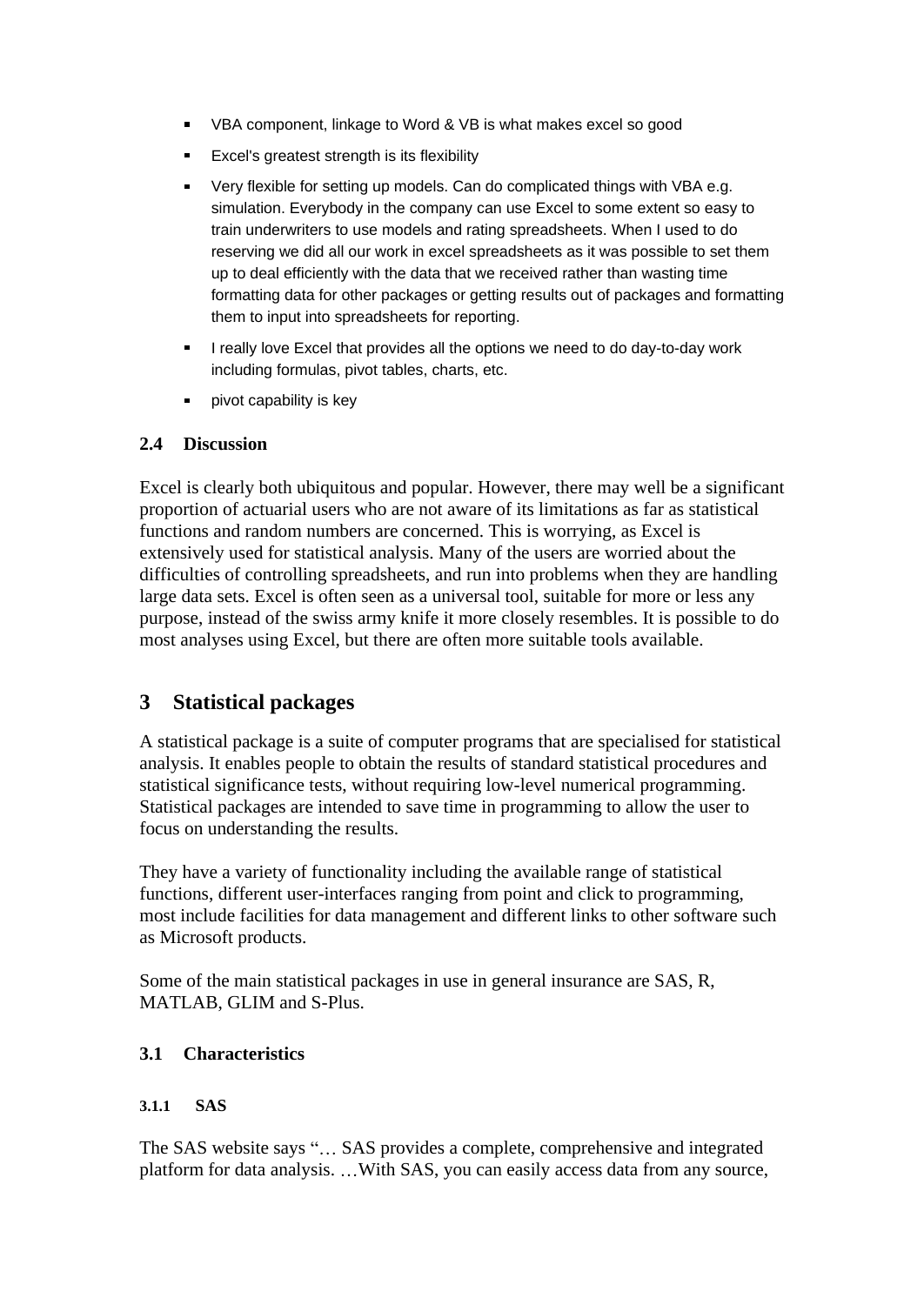perform data management, carry out statistical analysis and then present your findings in a variety of reports and graphs." [SAS]

SAS can perform a variety of statistical analyses including analysis of variance, regression, categorical data analysis, multivariate analysis, survival analysis, psychometric analysis, cluster analysis, and nonparametric analysis. It can handle large databases and many applications can be handled using point and click although user-written functions can also be used (and may be required with large datasets). See section 5.1 for further discussion.

SAS has a high level of integration with other packages and can be used for graphical output. It can have a steep learning curve, which may be an issue for intermittent users. The programming language is not always intuitive. It is well-supported but can be expensive.

### **3.1.2 R and S-Plus**

R is an open source project based on S-Plus. It is described as "a language and environment for statistical computing and graphics...R provides a wide variety of statistical (linear and nonlinear modelling, classical statistical tests, time-series analysis, classification, clustering,...) and graphical techniques, and is highly extensible." [R]

Both R and S-Plus are interactive programming languages, which can make them difficult to learn for those with no programming experience.

R interfaces well with other software and is widely available. It works on many platforms and is free. It requires large amounts of memory for large datasets, which can be a problem. The help system is not always as useful as those of commercially available software. It is by far the most common package used by statisticians in universities [Orr].

#### **3.1.3 MATLAB**

MATLAB is a commercially available statistical package. Its features include mathematical functions for statistics, 2-D and 3-D graphing functions and functions for integration with external applications including Excel. Like R and S-Plus, it provides an interactive development environment. [Matlab]

#### **3.1.4 GLIM**

GLIM is a purpose-built software package for fitting generalised linear models. It can store macros for frequently-run analyses but it has few bells and whistles as it is built by statisticians for use by statisticians. It is not a general purpose statistical package so the user must have a good understanding of generalised linear models. GLIM development has ceased and it is no longer supported [GLIM].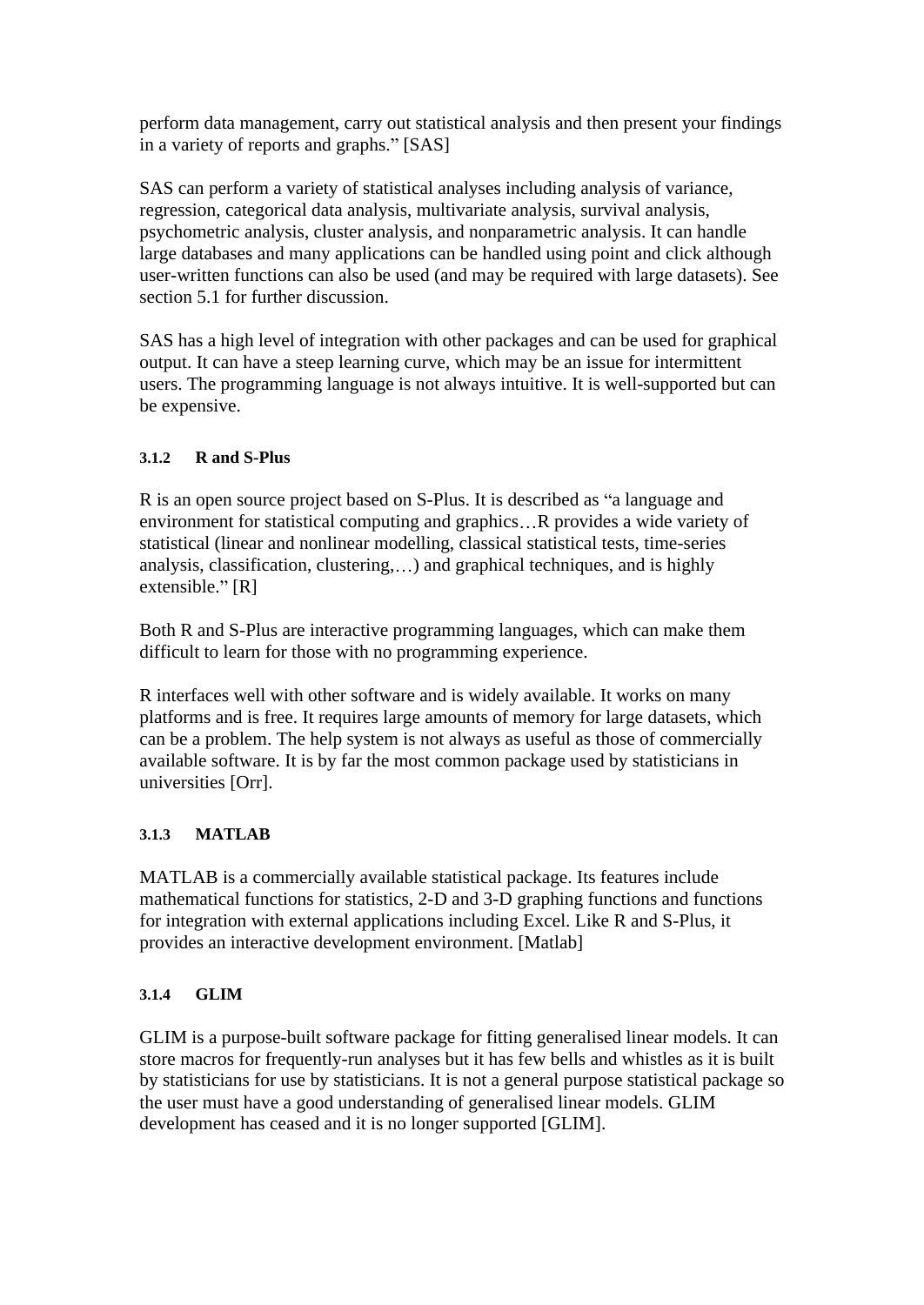**Percentage of statistical package users using individual packages**



#### **3.2 Pattern of Use**

Statistical packages were used by 47% of respondents to the survey. Of these, the most commonly used package is SAS, although reading the comments from the survey, it seems that it may be used more as a data management tool than for its statistical functionality. The other common packages are R, Matlab, GLIM and S- Plus.

Other' included:  $\blacksquare$ 

- Actuarial-software packages
- Other statistical packages such as Minitab (3 responses), Mathematica and  $\bullet$ Statistica (3 responses each)
- 6 respondents used in-house statistical software  $\bullet$
- 1 used an Access add-in called "Total Access Statistics"





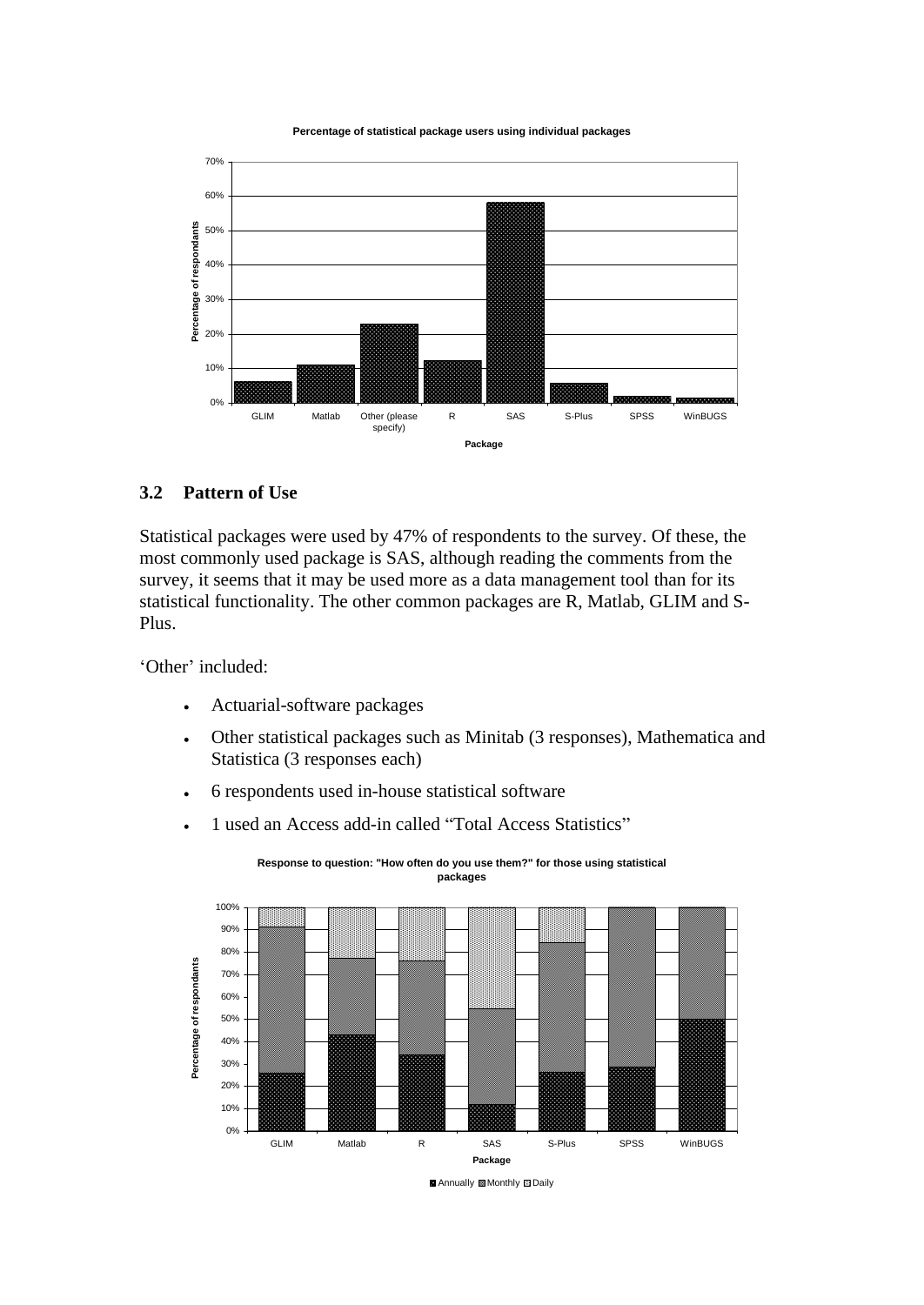SAS is used more frequently by its users than the other statistical packages. This is probably because of its data management capabilities.

Non life actuaries in the US and the rest of the world are a little more likely to use SAS while their UK/Ireland and Other Europe colleagues are slightly more likely to use specialised actuarial software for their statistical needs. (Most "Other" responses mentioned specific actuarial software.)

#### **3.3 Comments**

#### **3.3.1 SAS**

SAS is valued for making it easy to work with large datasets but is perceived as having a steep learning curve. Many users don't actually use the statistical functionality.

- For data manipulation (particularly with large datasets) I have found no peer to SAS. End-users create their own tables without any assistance from DBA's; no size limit other than DASD, tables can be easily modified or rebuilt. This is much more flexible than Oracle/SQL if your needs are continually changing.
- Learning curve for SAS is steeper than for other software packages  $\blacksquare$
- Though I regularly use SAS, it is in more of a data filtering/manipulation role. I've never used the statistical functions.
- I use SAS primarily for data retrieval from the mainframe. I don't really use the statistical capabilities of SAS.
- More useful than Excel for certain jobs because you aren't limited by the number of columns in Excel. Problem is that it is technical and involves programming which isn't familiar to most people- Excel is used in school, university and most offices so people know the basics of it without training.
- ...but SAS as a data warehousing tool, not a statistical system
- SAS is critical for data mining / predictive modelling. Useful for large data projects
- **SAS** is the package that underlies our generalised linear modelling software package
- Due to volume issues, we still use mainframe processing for a good portion of the analysis that we produce. We use mainframe SAS, not PC SAS. However, most of the SAS use in not for the sophisticated modelling procs, but simple data manipulation, sorting, summing and report production, due to its ease of use.

#### **3.3.2 R and S-Plus**

The graphical capabilities of R are highly valued but it seems its full potential is not currently being utilised.

Use R in conjunction with Latex-to produce automated reports. At the moment R is mainly used for its graphical capabilities—hope to introduce more statistics in due course!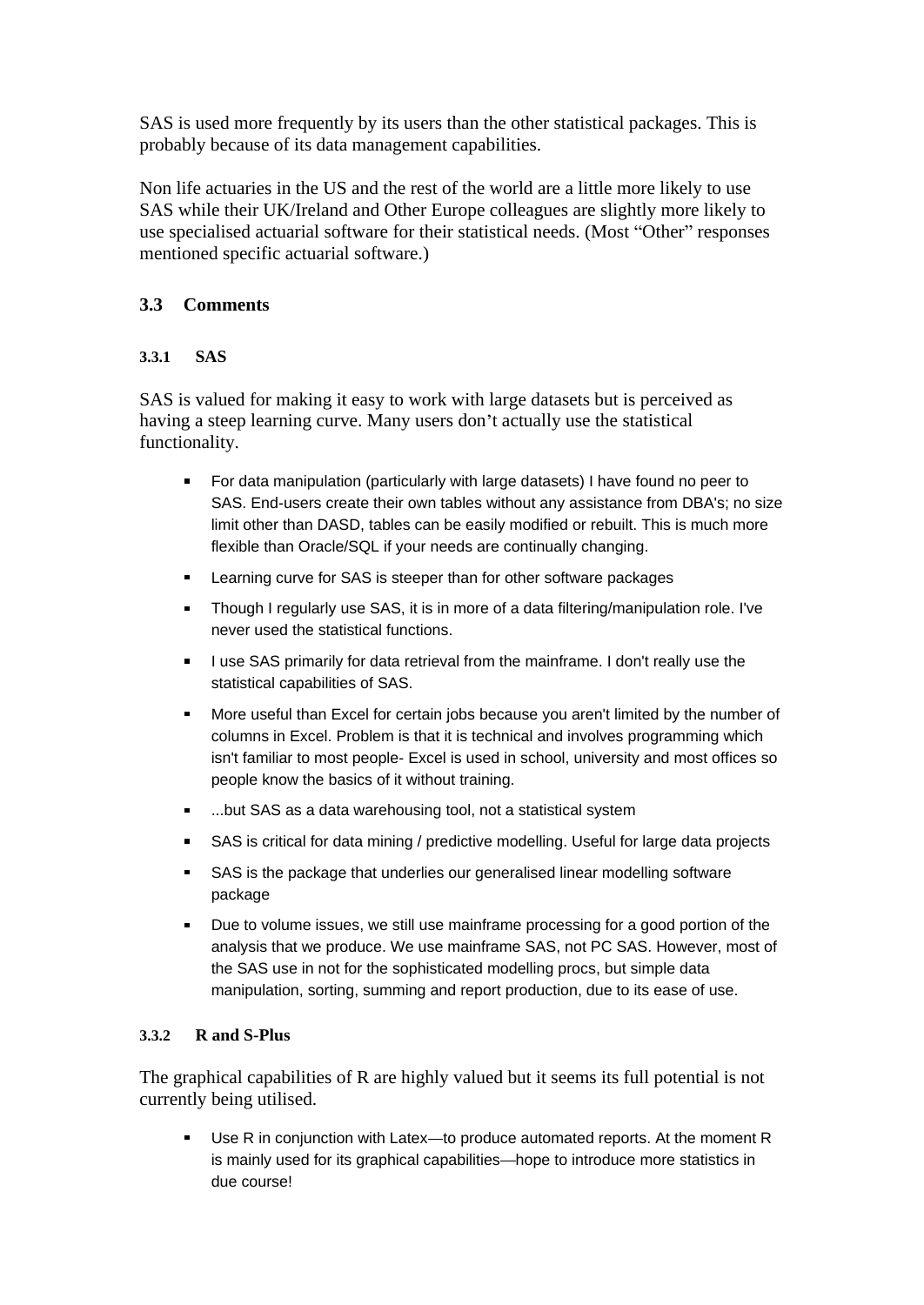- Excellent graphics and data visualisation. Fast for Monte Carlo simulation, though need to be careful with loops. Poor user interfaces puts off some potential users. However these products are best used via their programming interface.
- "R" documentation is not great
- Real answer is somewhere between useful and waste of time i.e. not useful YET. R looks very powerful for analysing statistics, but runs in RAM (or seems to) so not enough memory for large (10,000 simulations) dataset
- It's free with comprehensive functions and quality graphics capability.
- Primary, we use SAS on the mainframe environment. R's work space is limited by RAM, which is a significant draw back to us with significant amount of data.

#### **3.4 Discussion**

Statistical packages are mainly used by pricing actuaries and in catastrophe modelling and capital management. However, they do have application to other areas. Of the available statistical packages, SAS is by far the most used, the one considered most vital and the one used most frequently. It appears to be valued for its ability to handle large datasets as much as, if not more than, for its statistical capability. Many people, particularly in Europe, use specialised actuarial software for statistical analysis but R is also a popular choice. R appears to have the potential to become a much more important piece of software, if data size limitations can be overcome.

## **4 Databases**

A database is a large, organised collection of information that is accessed via software [Pressman]. The technology is widely applicable, and is used to store and access datasets of widely differing sizes containing many different types of information. Many websites are built on top of databases, for example, and blogs and wikis rely heavily on them. Claims and policy administration systems make heavy use of databases.

### **4.1 Characteristics**

Most modern databases are relational: the data is stored in a number of different tables, connected by common fields. For example, the data in a claims table would include the policy number, thus enabling the relevant policy information to be accessed. Relational databases, when designed effectively, allow each piece of information to be stored only once.

Other database structures include:

- Flat. There is effectively a single two dimensional table. Each piece of  $\bullet$ information is stored as many times as it is needed. A spreadsheet can be used as a simple flat database.
- Hierarchical. The data is organised in a tree like structure. This was more popular in early mainframe systems.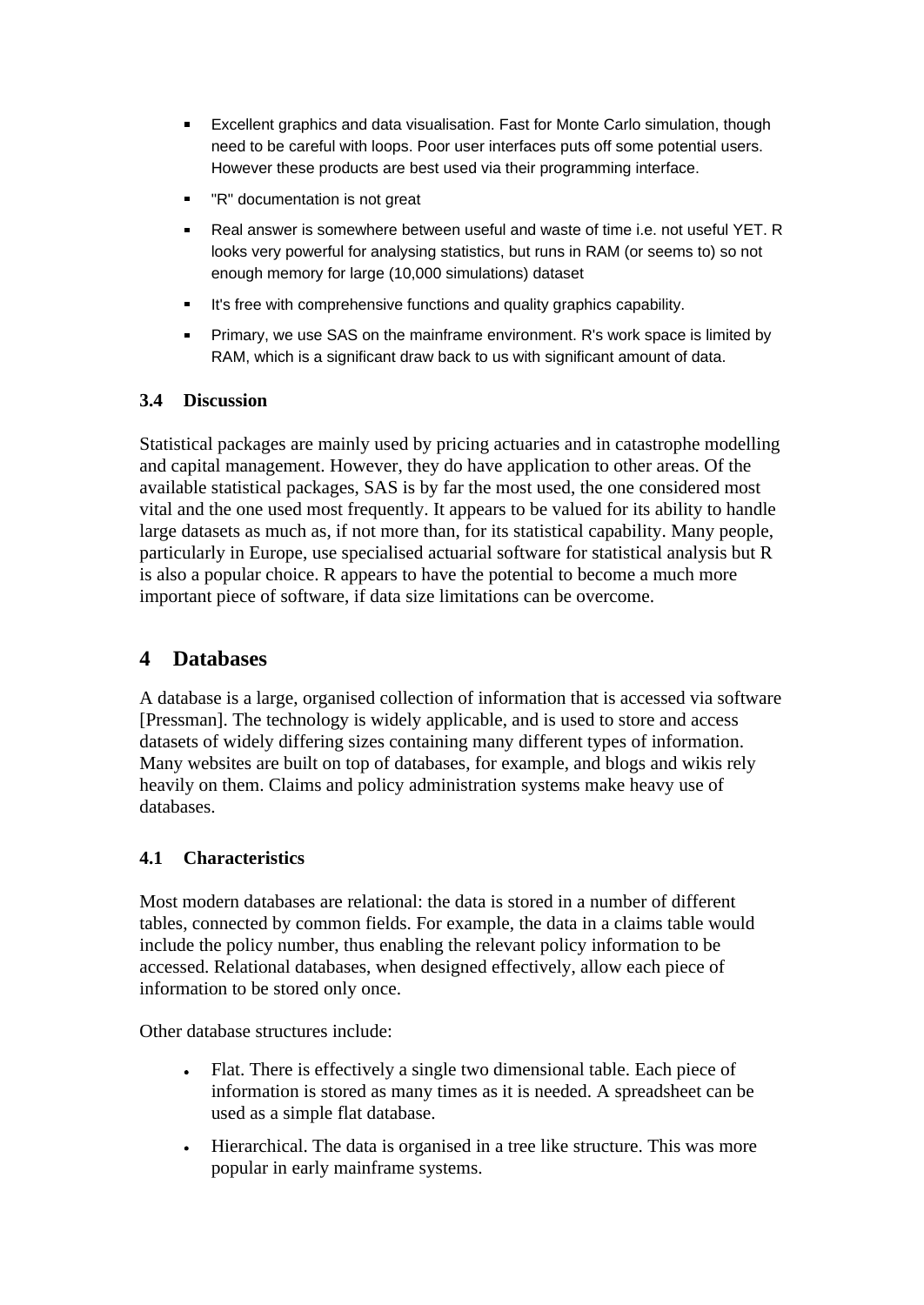



Network. The data is organised into records and sets. Records contain the fields and the sets define relationships between records.

Databases can typically handle much larger volumes of data than spreadsheets. Relational databases provide great flexibility in retrieving data, through the use of SQL (structured query language). Databases can also be used for many different types of information, including images as well as numeric and text data.

Access is part of Microsoft's Office suite. It is a single user relational database, with a graphical user interface. It can handle only small datasets (for a database). It is not used for mainstream administrative tasks, which need to be able to handle large datasets and many users.

**SQLServer** is Microsoft's multi-user relational database. It can be used for enterprise applications. Other enterprise level databases include **mySQL**, and **Oracle**. mySQL is open source, and is free to use, although support packages are not free. It is widely used for web sites. Enterprise level databases offer much more sophisticated functionality than a single-user database such as Access, but are more difficult for the casual user.

**SAS**, a statistical package discussed in section 3.1, is often used as a flat database.

#### **4.2 Patterns of use**

Databases are used by 86% of the respondents.

Microsoft Access is the most widely used package, with 83% of those using databases using Access. This may be because it is widely available to many users as part of the MS Office package. However, a variety of other packages are also used, with SAS, SqlServer and Oracle being the most popular.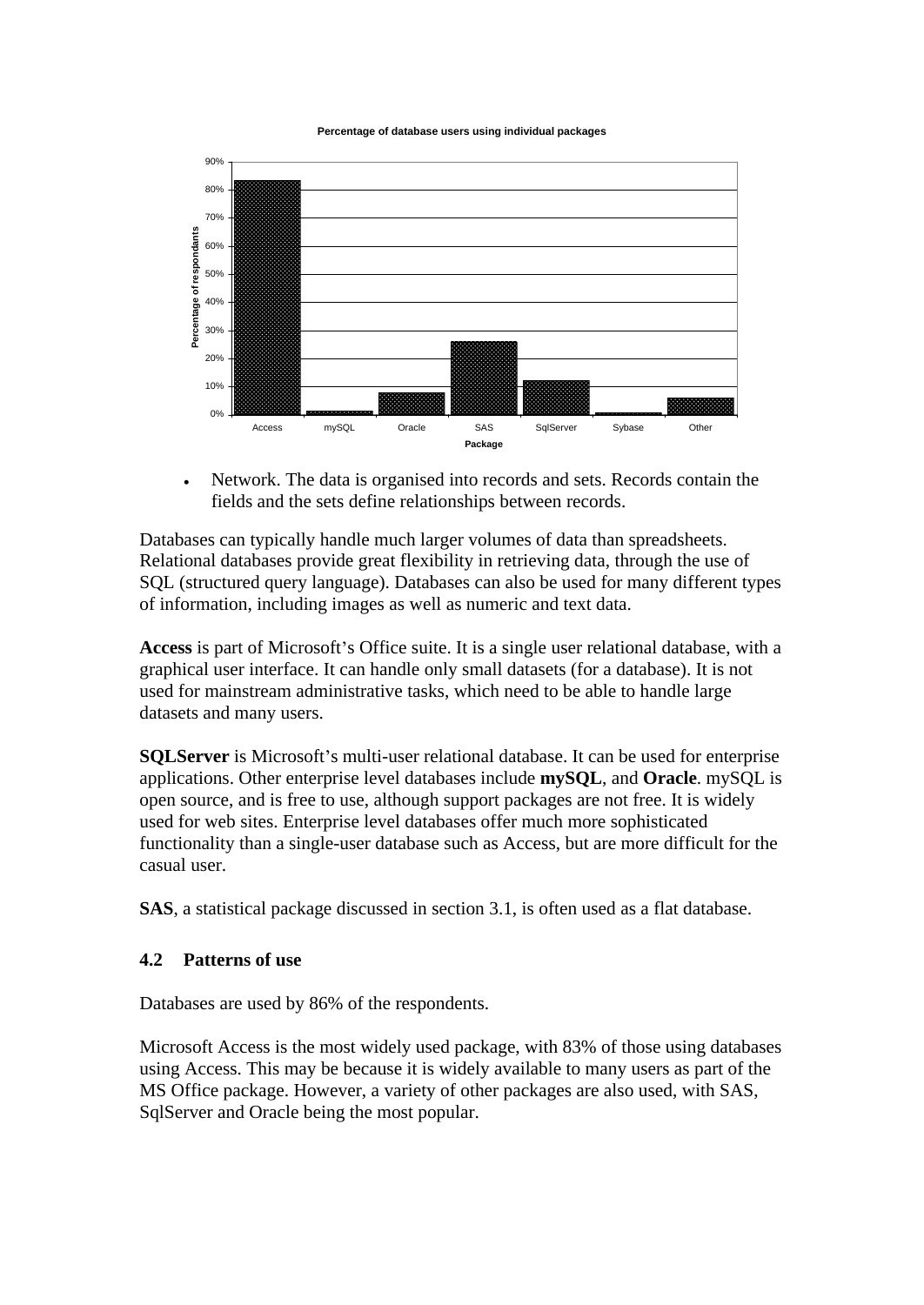

**Response to question: "How often do you use them?" for those using each database package**

Databases are generally used on a monthly basis, so unlike spreadsheets they are not

seen as part of the day to day armoury of most actuaries. They tend to be used for one off analyses and less frequent manipulation and analyses of large datasets. With many actuaries only using databases infrequently it's hard to fully develop the skills to use them effectively.

Of those using databases most found them of vital or significant importance. However, there was also a substantial number of people commenting that databases were "useful" for their work. In particular, the majority of people using mySQL noted that it was useful, rather than vital or significant. Geographically, we found no statistical differences in the use of databases.

One interesting statistic concerns what other software the people use. The responses suggest that where people use Access, they are not very likely to use other database software, i.e. they are happy with what they are using. The converse is also true, so people using other database packages do not tend to use Access.





Vital Significant Useful Waste of time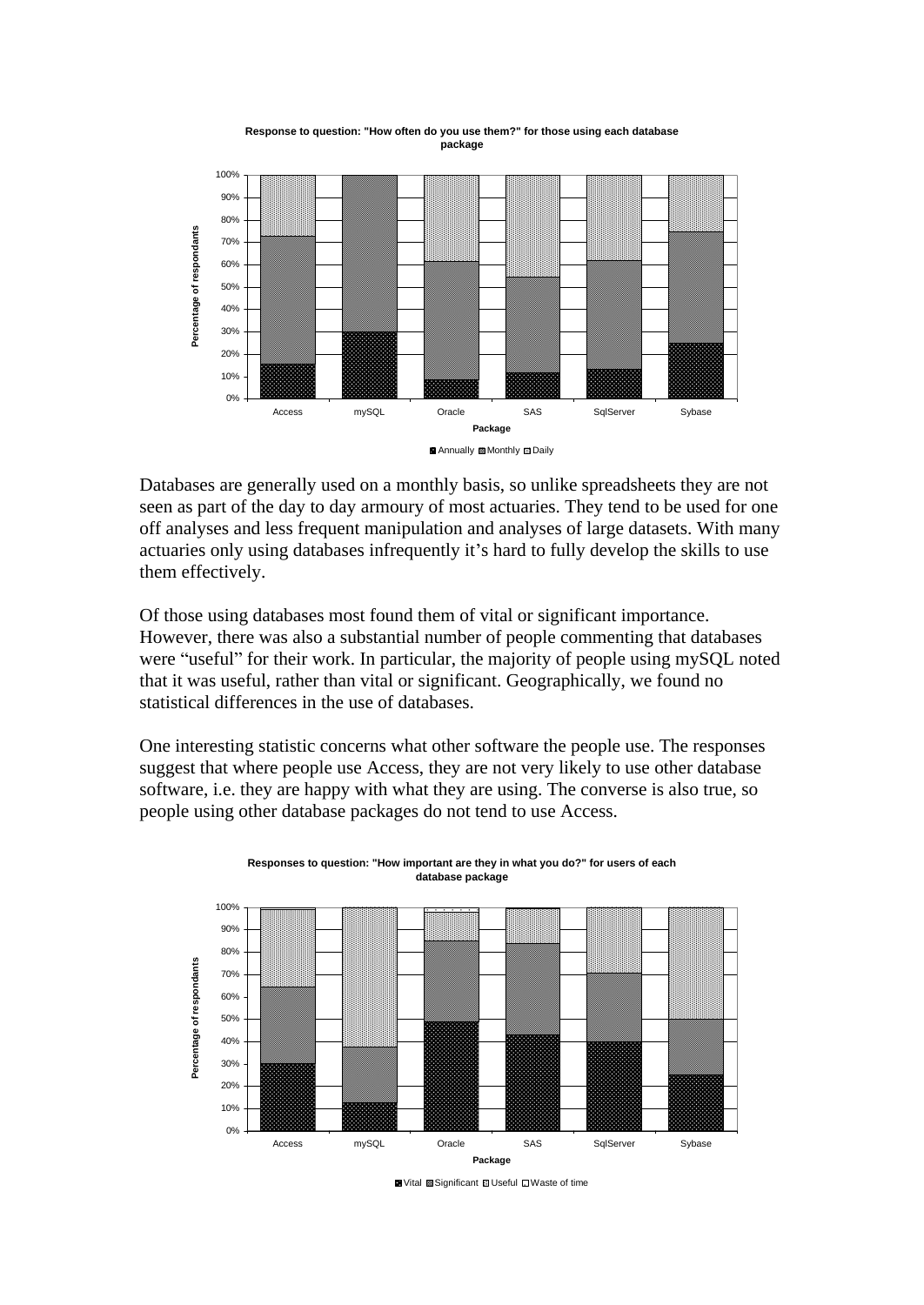### **4.3 Comments**

Unsurprisingly the majority of specific comments concerned Access.

Some users said that the main reason they used Access was because it was used elsewhere in the organisation, so it made sense to stick to this standard.

**Access is used because other employees do not have SAS** 

Comments were mixed about whether Access was easy to use, these included:

- **Access is not user friendly and difficult to learn**
- Access's main attribute is that it is easy to use and the interface makes it easy to use - particularly for teaching others
- **Access is easier to start because it does not require much SQL code knowledge** but it is slow and limited.
- Again, near-universal use makes databases portable. Reasonably easy to work with, once you get the hang of it.
- Access's main attribute is that it is easy to use and the interface makes it easy to use - particularly for teaching others. The main drawbacks are related to stability after the database gets to a certain size. I also find the upload and downloads between ACCESS and Excel don't always work perfectly (particularly if an ACCESS data field is 'text', but the contents are a mix of numbers/alpha - Excel will sometimes treat the field as a numeric field, creating mismatch if the data is uploaded back to ACCESS).

Whilst one of the main reasons for using a database is the ability to handle large datasets, some pointed out that for Access was unable to cope with very large volumes (access has a data limit of 2 gigabytes). Therefore people commented that it was not suitable for all tasks, e.g. large capital models.

- **Data storage space is not optimal so we are thinking of moving to warehouse and** use oracle or mySQL
- Access is pretty useful for database type work. Main hassles in capital modelling are the 2 gig file size limit, which is surprisingly easy to break. Also not sure how efficient it is on large datasets. Probably best way to work is have SQLserver backend and use access for query design, then use SQL passthrough to let server do the sorting/calculations, but takes time and resource to setup and maintain

Another drawback of Access is that it is not suitable for use by large numbers of users, for example as a corporate database.

Access is our corporate standard and that is why I use it. I am generally able to get what I need out of Access, but it seems to have too many quirks in its behavior and it seems to be lacking in the kind of security that a corporate database system should have. The same state of the state of the state of the state of the state of the state of the state of the state of the state of the state of the state of the state of the state of the state of the state of the state

Many liked the VBA programming functionality and how Access interfaces with Excel.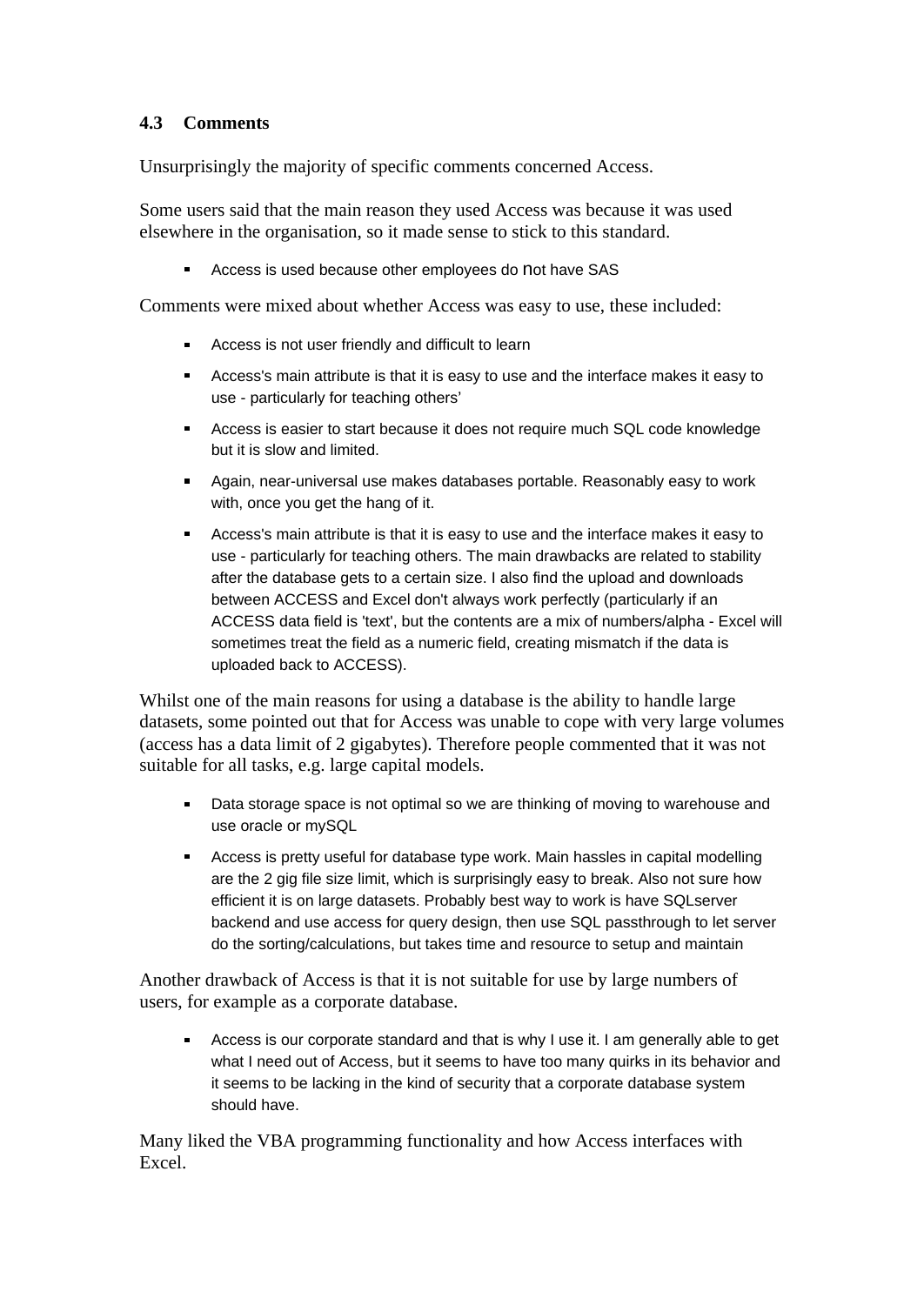- **Most useful in conjunction with Excel by interfacing the two products with VBA.**
- **Programmability is vital. Building Access applications in VBA is very quick & easy.**

#### **4.4 Discussion**

Access is the mostly commonly used database package, probably due to its relative user friendliness and its availability as part of the MS office package.

However, many users are using other packages such as SAS, which is presumably popular due to its ability to handle complex functions, or SQLserver, which users view as better for larger data sets.

### **5 Programming languages**

Nearly all actuaries in general insurance around the world use proprietary software packages as part of their daily actuarial routines. Many, we suspected, enhanced the functionality of these standard tools with programmed add-ins or macros. As part of our survey, we sought to find out which programming languages were the most popular. The contract of the contract of the contract of the contract of the contract of the contract of the contract of the contract of the contract of the contract of the contract of the contract of the contract of the c

On a note of caution, while checking and confirming the output of data analysis is often complex (especially if the creator fails to leave adequate audit trails), the problem is exacerbated when the calculation process is upgraded with additional programmed modules. These generally do not come with the standard checking tools. Care must be taken.

#### **5.1 Characteristics**

The software available to our profession was written neither by, nor expressly for, actuaries. Software by its very nature will perform a range of operations for which it has been designed. But frequently, for specific tasks for which actuaries use these tools, enhancements are needed. This is often achieved by increasing the software's functionality through programmed add-ins or macros, which can be contained within a particular software application, or within a library available to all the user's like applications or available more globally. The languages behind these components may vary, but by far the most common is VBA (visual basic for applications) which is available for Microsoft's software tools. Specific characteristics for some of the more popular languages used in conjunction with software by actuaries are listed below.

**Visual Basic for Applications** (VBA) is an implementation of Microsoft's Visual Basic which is built into all the main Microsoft Office applications. VBA is closely related to Visual Basic, but can normally only run code from within a host application rather than as a standalone application. It can however be used to control one application from another (for example automatically creating a Word report from Excel data). VBA is functionally rich and extremely flexible but it does have some important limitations, including limited support for callback functions. It has the ability to use (but not create) (ActiveX/COM) DLL's and later versions add support for class modules.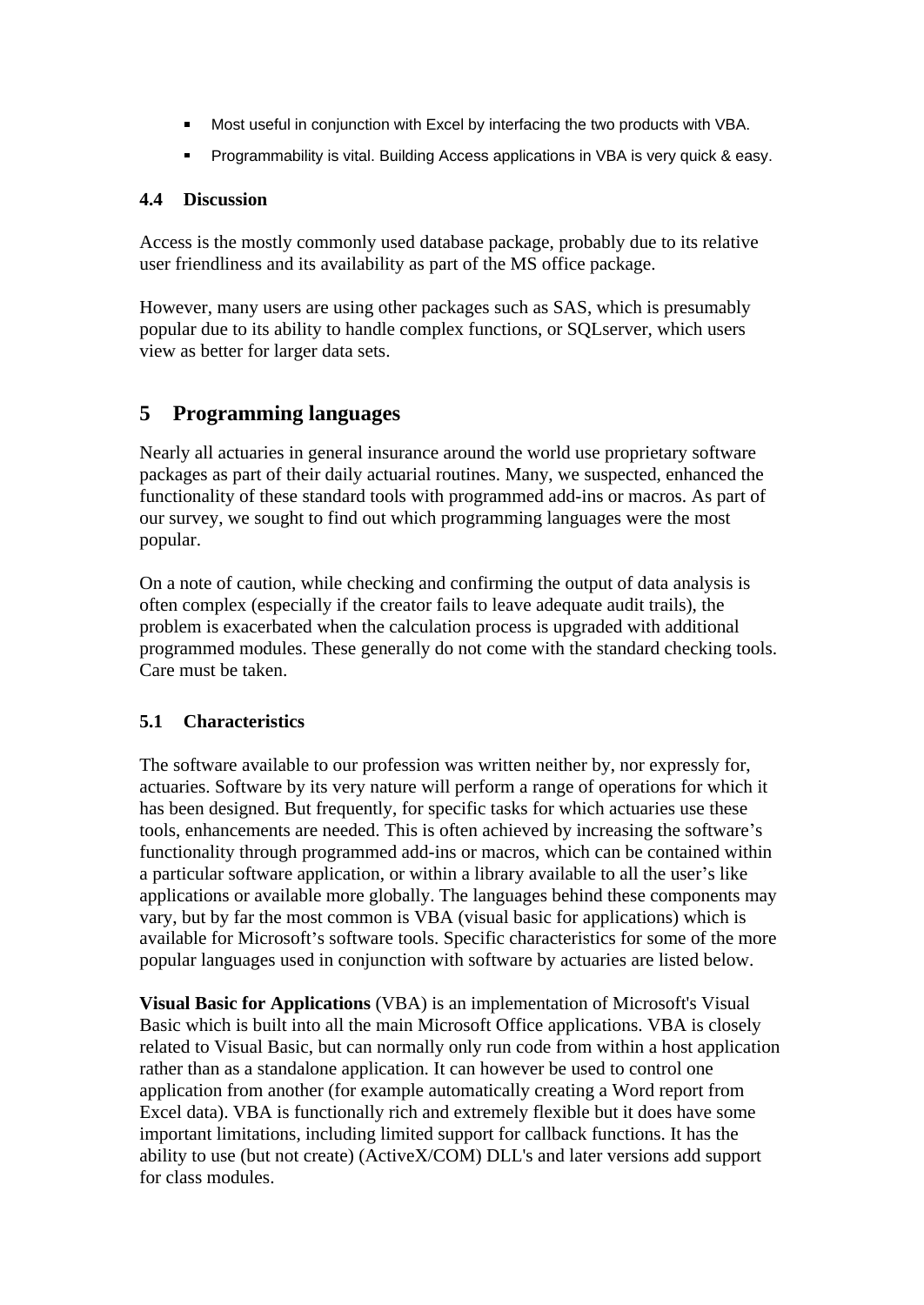**SAS** has already been mentioned as both a database and a statistical package. SAS have developed their own programming language aimed at allowing users to update their data. This now includes all the main functionality you would expect from a basic programming language, with conditional statements and a variety of loops, as well as all the common mathematical and logical functions. SAS can actually be considered to have several related programming languages, the main one aimed at updating and analysing the data, a macro language which can be used to write SAS code at run time and an application building environment (SAS/AF) which can be used to build entire applications which sit on top of SAS.

**APL** (for A Programming Language) is an array programming language based on a notation invented in 1957 by Kenneth E. Iverson while at Harvard University. As with all programming languages that have had several decades of continual use, APL has changed significantly from the notation described by Iverson in his book. One thing that has remained constant is that APL is interpretive and interactive, features much appreciated by its users. Conversely, its initial lack of support for both structured and modular programming has been solved by all the modern APL incarnations. One much criticized aspect of APL is the use of a special character set (see Character set below.) These characters have all been incorporated into Unicode, which is now the base character set of several APL products. Iverson later reworked APL into a language called J which not only greatly increases expressive power but also uses pure ASCII instead of a special character set.

The **<sup>C</sup>** programming language (often, just "C") is a general-purpose, procedural, imperative computer programming language developed in the early 1970s by Dennis Ritchie for use on the UNIX operating system. C is a relatively minimalistic programming language. Among its design goals were that it could be compiled in a straightforward manner using a relatively simple compiler, provide low-level access to memory, generate only a few machine language instructions for each of its core language elements, and not require extensive run-time support. As a result, it is possible to write C code at a low level of abstraction analogous to assembly language; in fact C is sometimes referred to (and not always pejoratively) as "high-level assembly" or "portable assembly."



#### **Percentage of programming language users using individual packages**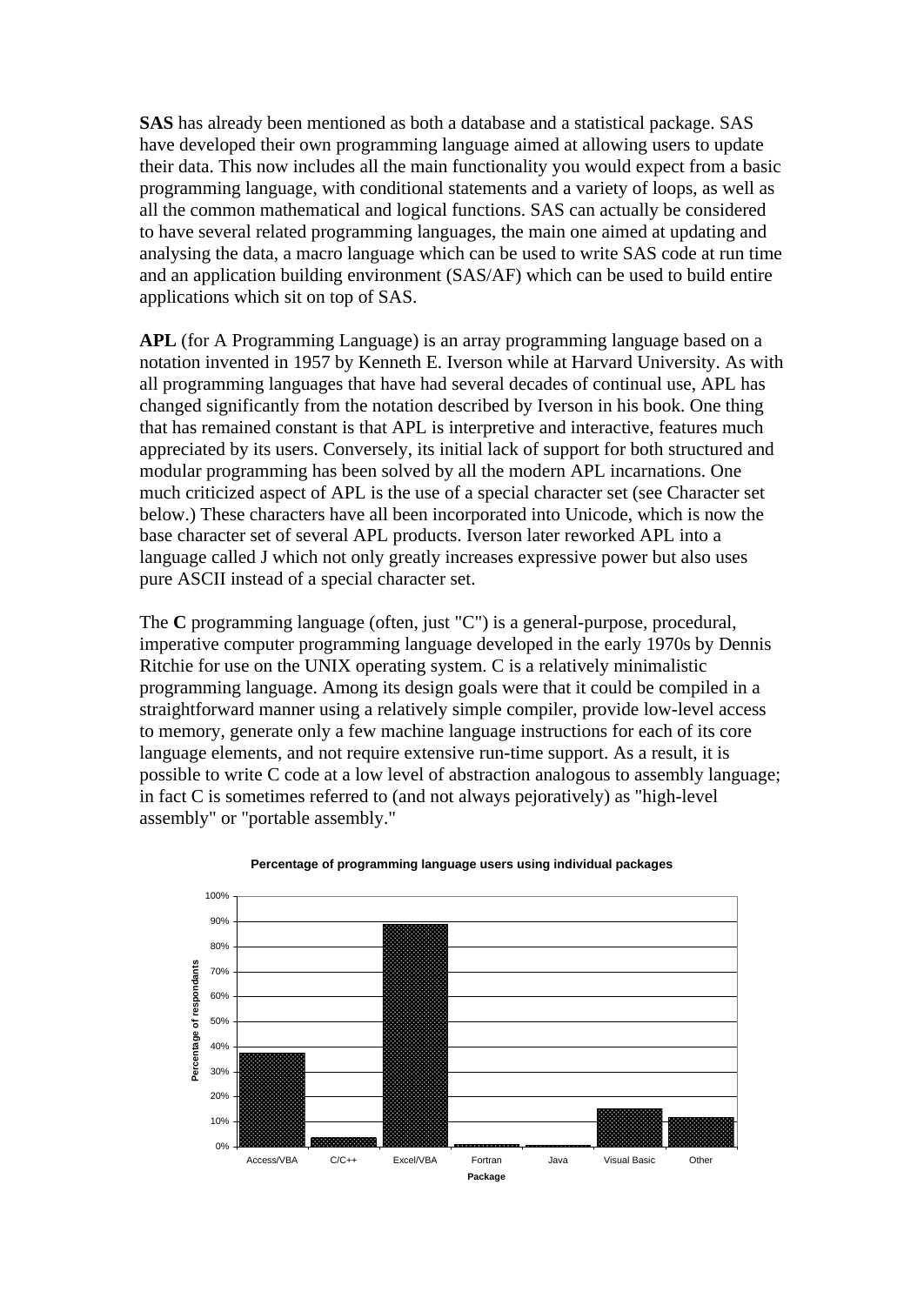

# **programming language**

#### **5.2 Pattern of use**

Over 700 replied to the section on programming languages.

Of these over 72% used VBA in an Excel environment as their "language" and 30% used VBA with Access. 12% used Visual Basic on a standalone basis.

Interestingly, nearly a quarter of respondents (23%) used no languages at all.

Of other programming languages suggested by contributors, the most popular were SAS, APL and C/C++.

When asked how often these languages were used, the most common reply was monthly, for all languages, although nearly 30% of the Excel/VBA users programmed daily.

In response to the question of the language's importance to the actuary's work, VBA



**Responses to question: "How important are they in what you do?" for users of each programming language**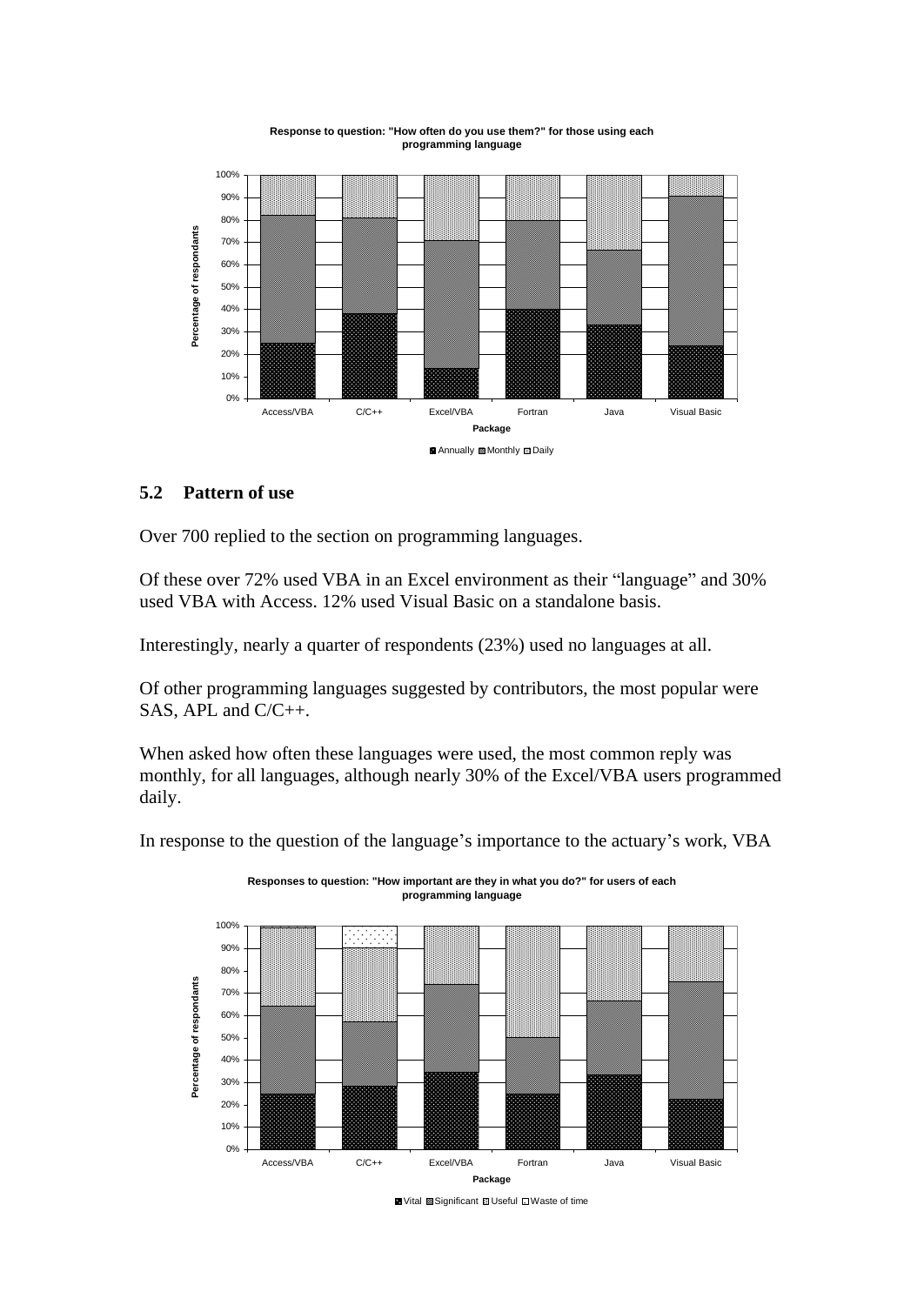usage was roughly equally spread between significant, vital and useful, with the first of these being marginally the most popular answer.

The above percentages (72%, 30% and 23%) varied little when we compared the major subcategories of respondents: company vs consultant, pricing vs reserving, USA/Canada vs UK/Ireland, commercial vs personal lines, primary vs reinsurer.

Perhaps not surprisingly, only 6% of students indicated that they used no languages, while nearly 30% of people who had been practitioners for at least 11 years did not use languages.

#### **5.3 Comments**

A number of other comments were posted on language usage. A number expressed disquiet with VBA (difficult to learn slow, not intuitive, quirky, too involved); two mentioned Excel's inferiority to Lotus in the context of programming and macros. However a few liked the ability of VBA and the Microsoft environment to record macros and its facility with loops and arrays. One or two used the comments section to praise the functionality of APL and C/C++.

Comments on VBA varied from high praise to criticism to "if only":

- VB is very useful 'glue' for bolting spreadsheets together or running some tasks in Access - e.g. re-running/creating similar queries with slightly different settings.
- VBA mainly used to automate processes in rating models used by underwriters, plus to do some calculations using loops and arrays rather than doing them on the spreadsheet itself (eg Panjer Recursion)
- Important for automating processes to save time and for doing complicated calculations and simulations. Use VBA because it fits in to excel and access which are used for most work.
- Macros in Excel are invaluable in saving time, making spreadsheets more memory efficient and leaving an audit trail
- 'Help' screens provided for VBA rarely provide any useful information
- As I don't use VBA that much it's quite difficult to keep up to speed with VBA. I probably should use it more!
- VBA is not very intuitive
- VBA can be slow
- Macros are easier to write in Lotus than in VBA. They are intuitive and can be readily recorded from key-stroke actions. This is rarely the case with Visual Basic/VBA.
- Would use VBA more often except it is difficult to learn
- Took VBA programming and rarely use it. What I really want is a simple shortcut, such as the type in the old Lotus macros. They just recorded keystrokes. Simple, straightforward, used them all the time. VBA killed that. Yes, much more powerful, but quirky and way too involved for most everyday use. Too clever, by half?

There are still advocates of APL around: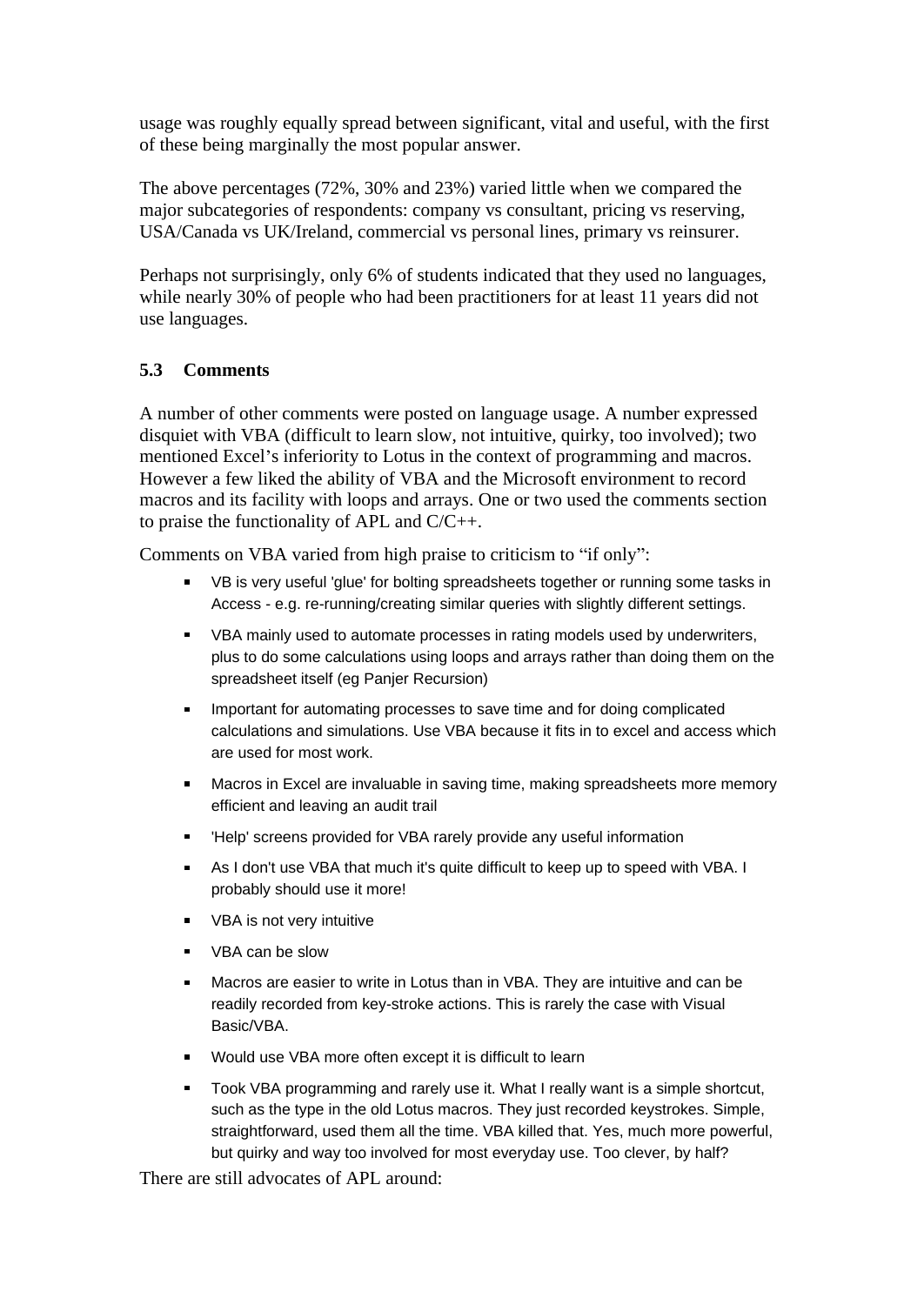- I know, old school, but very compact in coding—can get a lot done quickly and with windows versions getting data between APL and Excel not difficult.
- APL is very powerful and, for those things for which I use it, it is much faster than building a spreadsheet or modifying a template. It allows me to thoroughly debug calculations and is far less error-prone than a spreadsheet.
- For the very customized situation that I work with, APL2 is a very powerful product. But the application that I use was something that I built from scratch over time, and would be a significant amount of work to give to another person.
- APL for windows. Advantages include ability to analyze multi-dimensional information. Can be made much more secure than APL. Easy interface with Excel. Biggest downside is having to train new staff
- For reserving per se, and related analysis of loss experience, I have written my own package in APL. For ad hoc jobs, I use APL directly, from the APL command line. The contract of the contract of the contract of the contract of the contract of the contract of the contract of the contract of the contract of the contract of the contract of the contract of the contract of the cont

#### **5.4 Discussion**

It was perhaps not surprising that when nearly 100% of actuaries surveyed use Excel and when Access is clearly the second most popular software tool, that the programming language of widest usage is VBA, from the Microsoft stable of products. Its pattern of use varied little across continents, across age groups, across company departments and across products. Other languages barely registered a pulse, though older actuaries may glean comfort that Fortran and APL still have their fans.

### **6 Specialised actuarial software**

Specialised actuarial packages were used less often the other main software packages, reflecting the potential to use other packages to carry out the same tasks. Their specialised nature also means that the number of packages is small.

A number of respondents noted that the specialised nature of the packages meant that they were (relatively) inflexible, which can be beneficial for auditing purposes, but is less of an advantage when it comes to actually using them.

#### **6.1.1 Actuarial pricing package**

Actuarial pricing packages come in two main forms. The first is personal lines rating software that typically takes hundreds of thousands of records and fits various multivariate models. The second type of package is for commercial pricing, where there is much less data and the products are more complicated.

Some respondents noted that they rely on their pricing packages to maintain, and incorporate, benchmarks as an input to their pricing process.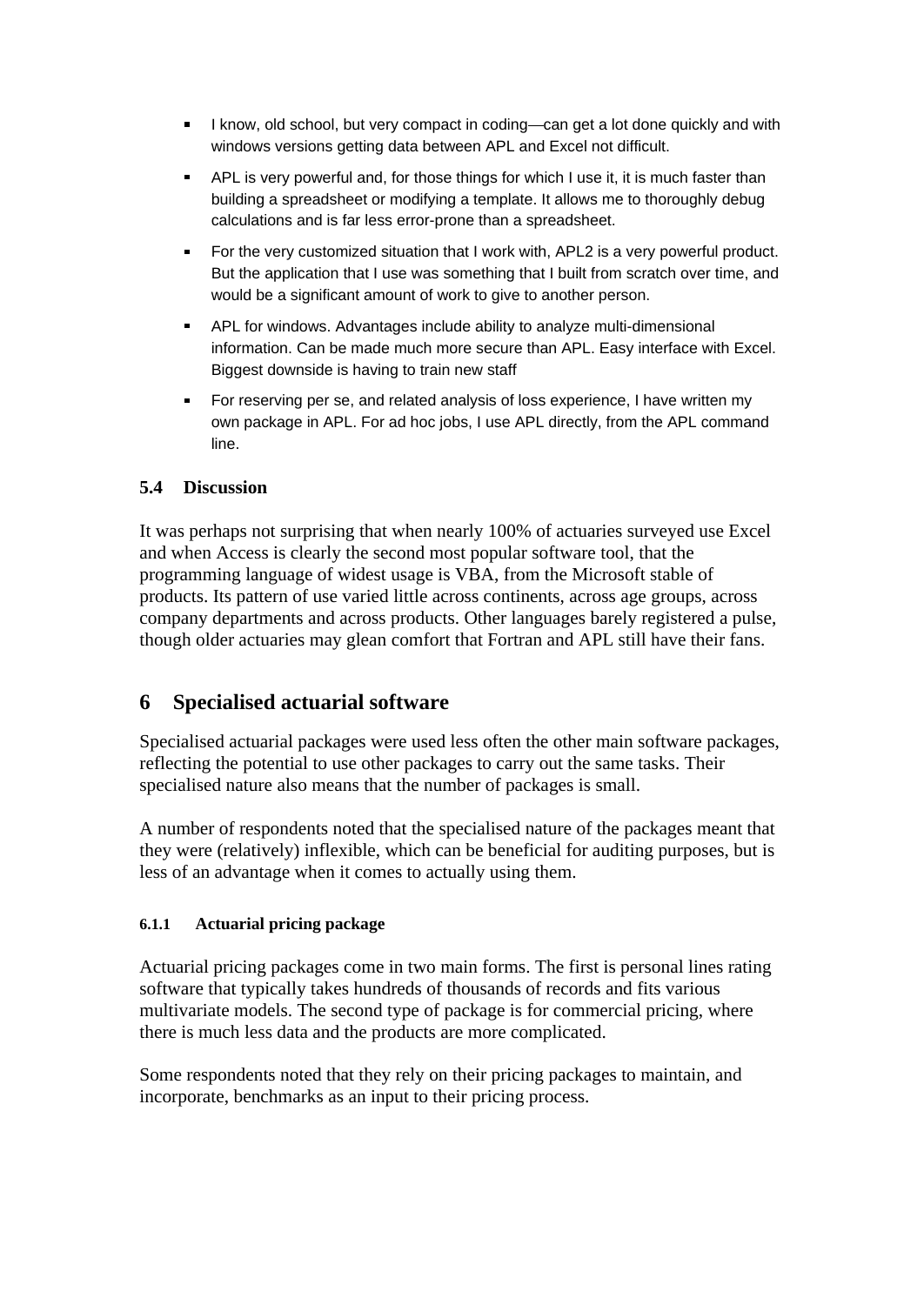#### **6.1.2 Actuarial reserving package**

Actuarial reserving packages are used for a number of different functions. Some take individual claims information to produce triangulations, others apply a multitude of different projection methods to a set of claims data to generate a number of different reserve amounts. The most advances actuarial reserving packages provide the functionality to produce distributions as well as central estimates.

#### **6.1.3 Catastrophe modelling package**

Catastrophe models have been around for a while now, but there has been a large increase in their use in insurance companies recently. This has been driven by a number of factors, including their use in setting capital requirements, their use for pricing inwards reinsurance business, and their use in assessing claim aggregations for risk management purposes.

#### **6.1.4 DFA package**

Dynamic Financial Analysis (DFA) packages have become much more prevalent during the past few years, driven by a mixture of increased processing power to carry out large Monte Carlo simulation models, and an increased focus by insurance companies on capital adequacy and risk management. DFA packages range from the very complicated (akin to a programming language) to the easy-to-use Excel based packages. The contract of the contract of the contract of the contract of the contract of the contract of the contract of the contract of the contract of the contract of the contract of the contract of the contract of the

#### **6.1.5 Economic scenario generator**

Alongside the increased use of DFAs, there has been a need for better investment models, and economic scenario generators (ESGs) have been central to their development. An ESG model provides a consistent set of economic variables, such as inflation, currency exchange rates and interest rates. Based on these variables, the returns from different investments can be simulated using Monte Carlo simulation



**Percentage of respondents in each geographical region using actuarial software packages**

<sup>■</sup> UK/Ireland 國 Other Europe 四 USA/Canada □ Other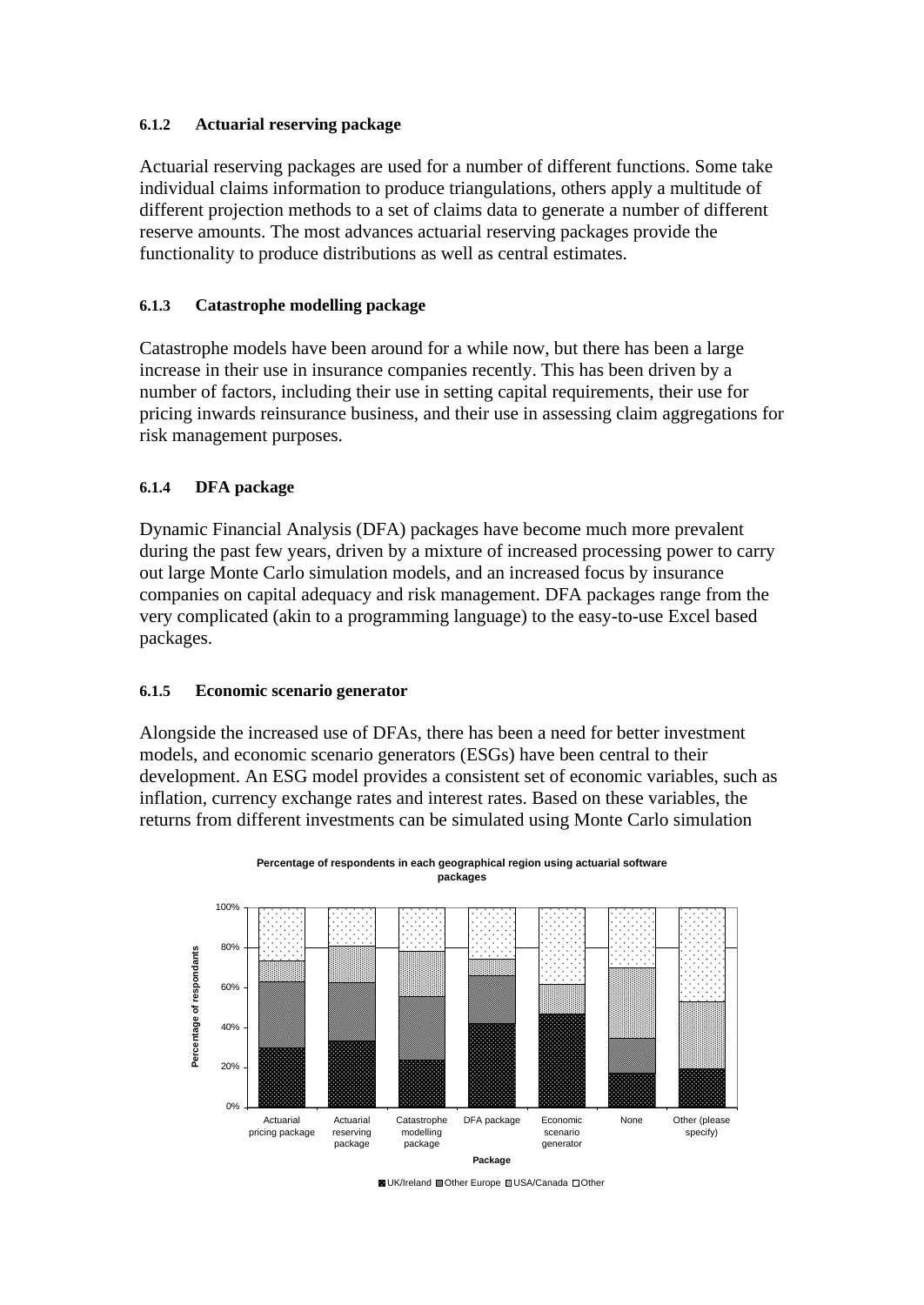

**Response to question: "How important are they in what you do?" for those using specialised software packages**

Vital Significant Useful Waste of time

methods. There is a range of ESGs available to non-life actuaries, from the simple (e.g. Wilkie model) to ESGs that are market consistent in almost every imaginable way. The SOA and CAS jointly sponsored a research project to create an economic scenario generator that is now publicly available [SOA].

#### **6.2 Pattern of use**

For most specialised actuarial software packages, there was a marked different between UK/Europe and USA/Canada, with respondents in the former being up to three times as likely to use the packages as those in the latter. The largest difference was seen for DFA packages. This is probably mainly due to differing regulatory requirements. For instance, in the UK there is a requirement to carry out capital assessments, so the use of DFAs is more prevalent. However, this does not really explain why the split occurs for the pricing and reserving packages. Interestingly, the geographical split did not carry over to the catastrophe models, where there was little different between the number of respondents in each area using the software.

Where specialised actuarial software is used, it is usually considered to be important to the user, with most people placing it in either the vital or significant group. This may reflect over-reliance on software, and the difficultly people would have carrying out similar functions in non-specialised software. The economic scenario generators were considered less important to users. This probably reflects the low level of market and asset risks in most non-life company s capital assessments, and the relative ease with which a simple assessment of market and asset risks could be included without materially reducing the credibility of the model.

It is evident, and unsurprising, that different types of packages are used in different business areas.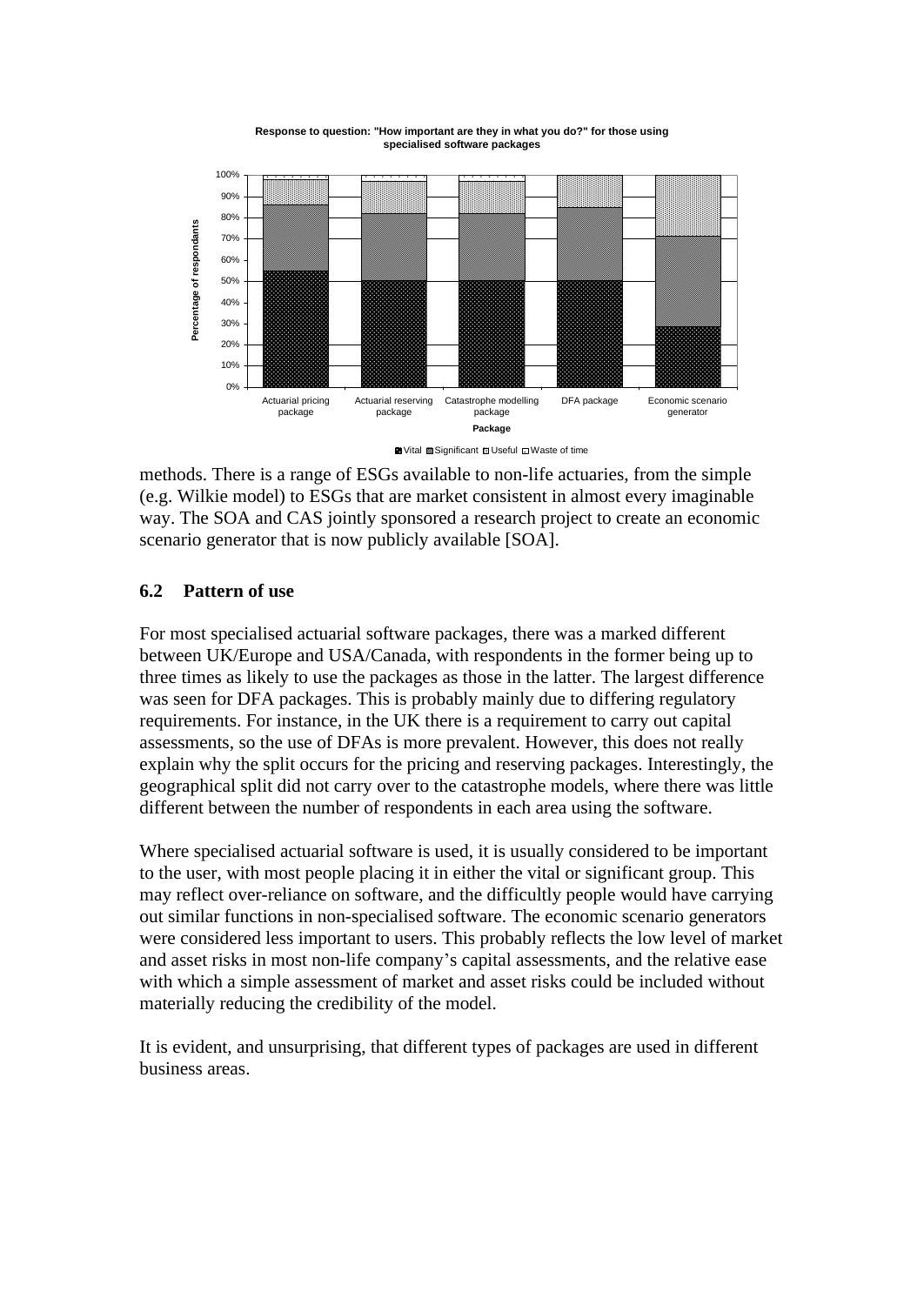#### **6.2.1 Actuarial pricing package**

Rather unsurprisingly, actuarial pricing packages are mainly used by people who primarily work in the pricing and outwards reinsurance area. There is also a tendency for people who do capital management to use pricing software, although this is possibly because of capital management actuaries doing pricing in their "spare time". It was surprising to see the relatively low number of people overall using actuarial pricing software. It would seem that most people are comfortable with their own ad hoc templates, rather than a standardised system.

#### **6.2.2 Actuarial reserving package**

Again, rather unsurprisingly, there is a tendency for reserving actuaries to use reserving packages. Even fewer respondents use specialised reserving software than pricing software.

The structure contained within actuarial reserving packages was viewed as a benefit and also as a detriment. Such inflexibility inhibits the use of actuarial judgement (which may or may not be a bad thing!), so software providers may want to take some note of this for future releases.

#### **6.2.3 Catastrophe modelling package**

Catastrophe models tend to be used by people doing outwards reinsurance and catastrophe modelling. Nobody primarily involved in capital modelling used a catastrophe model, although no doubt a large number of them used the output from the catastrophe model to feed into their work.

#### **6.2.4 DFA package**

DFA packages were primarily used for capital management, but a large number of people involved in outwards reinsurance also used them. This is probably a reflection of their flexibility in handling difficult reinsurance structures within a Monte Carlo framework. A significant number of respondents rated the importance of DFA software as "Vital" for their work, reflecting the difficultly of carrying out complicated capital modelling work in in-house software. One oddity was the number of people doing capital management work without the use of DFA package. This suggests that there are a significant number of people using their own ad hoc methodologies for managing their capital.

#### **6.2.5 Economic scenario generator**

ESGs were mainly used by people within capital management, with actuaries doing pricing and reserving using them less often. This may change over time, as consistent assumptions (such as future inflation rates) get used within reserving, pricing and capital models.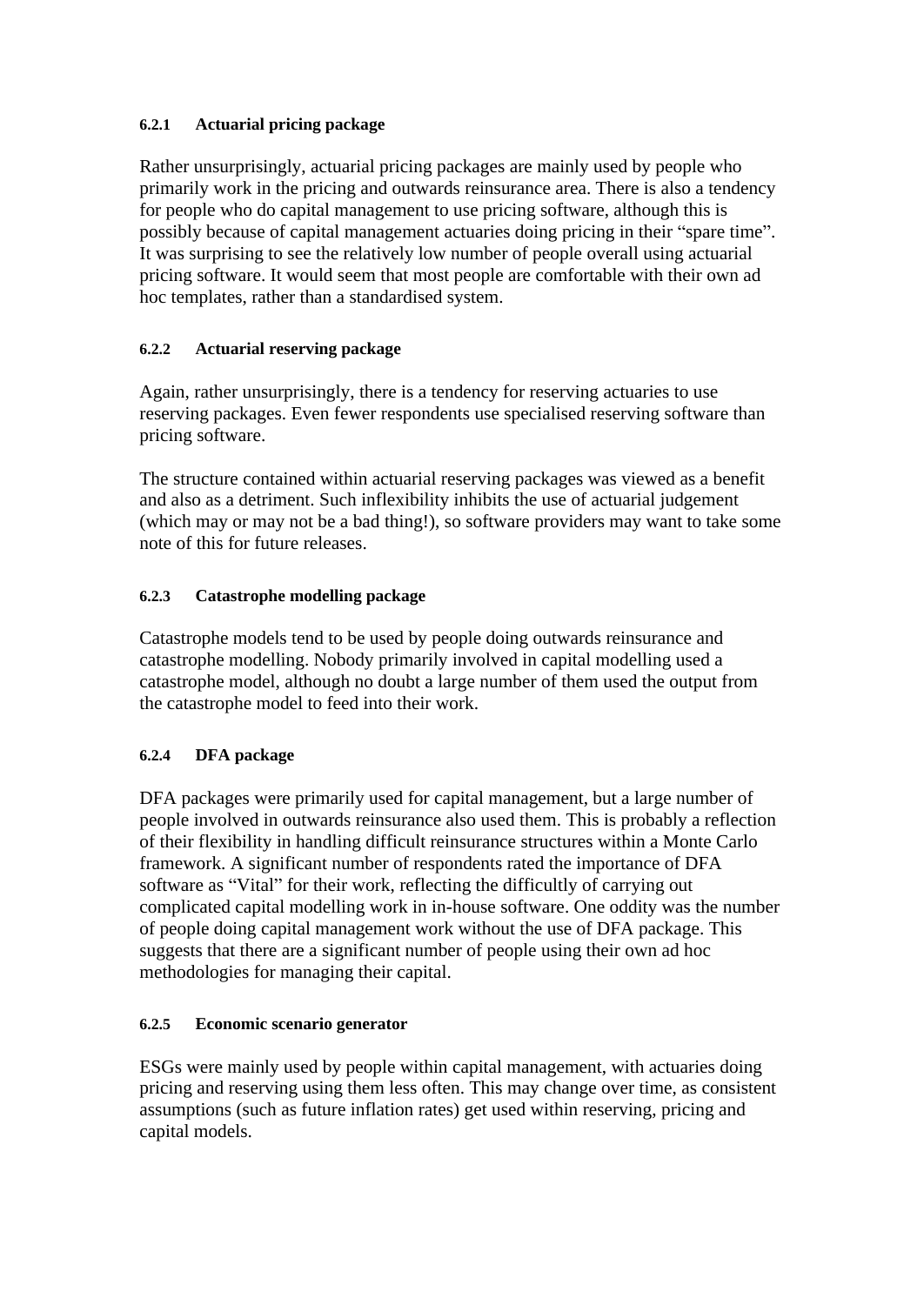### **6.3 Comments**

Many of the comments from the respondents noted the relatively small range of actuarial packages, and their lack of flexibility.

- The choices of actuarial reserving packages are slim
- most actuarial reserve packages I've used are too inflexible.  $\blacksquare$
- $\blacksquare$ packages are not as flexible or adaptable as home-grown products

Given the recent press activity around catastrophe models, it is unsurprising that a number of respondents were vocal on the quality of these models. One of the politer comments made was:

we're all disappointed with the modelling results relative to the last two seasons of actual hurricane losses

#### **6.4 Discussion**

Specialised actuarial software is in common use in the non-life actuarial community, with two thirds of the respondents using at least one package. The UK/Europe and US/Canada split is interesting, and suggests that regulatory pressures may encourage the use of specialised software to achieve a company's objectives.

Overall, the specialised software is very important for users (you would hope that the cost associated with the products meant that they were used!), although a number of people commented on the lack of flexibility compared to what they could achieve using more general purpose software such as Excel.

### **7 Other software**

About 75 respondents, or 10% of our overall survey sample, said that they used software not falling into any of the categories that we specifically asked about.

Sifting through the responses it became apparent that this was where many of the more cutting edge actuarial approaches were being employed. It might not be too much of a stretch to compare this section to the 'Best new band' category at the music awards. Your insurance company (band) may not be undertaking these types of projects today, but if you want to stay towards the top of your peer group (charts) and sell profitable policies (records), you might want to consider employing such approaches in the not too distant future.

In this section we discuss a few of the more interesting software packages that people mentioned. We can't tell how widely used any of them are, as there may be many people who use them but didn't mention them in the open-ended questions.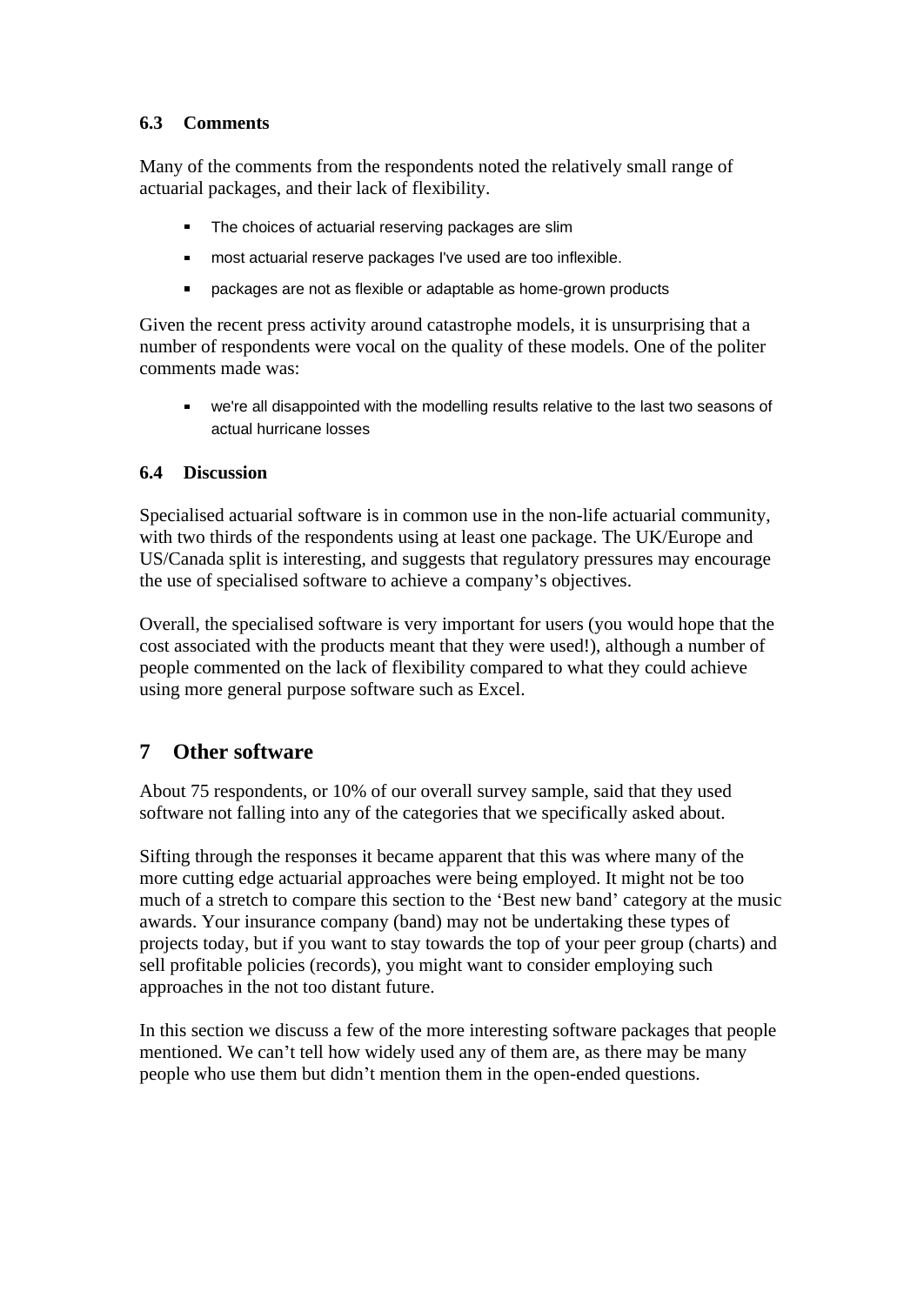### **7.1 MS Project**

Microsoft Project is a management planning application that at its most basic level of engagement allows the user to create workflow plan flowcharts. A couple of examples of situations where it could be used are implementing ICA reporting across the business units of a U.K. domiciled company or planning the annual actuarial reserving and statutory reporting activity of a multi domicile reinsurance company.

The work plan would identify the necessary levels of actuarial staff resource. Further analyses might be to potentially identify the following:

**Critical paths**  $-A$  key member of staff might be involved in the preparation of an SEC return and also involved in the preparation of a regulatory return in another jurisdiction. By setting critical paths the more important project would be prioritized while the less important project could be postponed or allocated alternative resources.

A good 'real-life' example of how failure to adequately identify the stages on a critical path led to a two year delay in the opening of Denver International Airport [Demarco].

**Bottlenecks**  $-A$  'bottleneck' occurs when a delay in completing part of project might have serious repercussions on the planned completion of subsequent dependant projects.

MS Project appeals to potential users with good spatial awareness skills. Maybe the fact that most actuaries have preferred to hone their numerical skills is a deterrent to more widespread adoption of this software.

### **7.2 Reinsurance Outwards recovery software**

Outwards reinsurance programmes, particularly many of those placed in the London market more than a decade ago, can be notoriously complex. A number of third party software vendors have constructed software packages designed to assist a ceding company keep better track of recoverable reinsurance and potentially recoverable reinsurance.

These packages may also be of valuable assistance to the reserving actuary who needs to allocate ceded IBNR, particularly where limits on outwards reinsurance contracts may be exhausted.

Though these reinsurance outwards packages were mentioned in the survey on a couple of occasions, we suspect that actuaries, even those involved in reinsurance reserving, do not use them extensively. They are usually marketed to reinsurance managers, and in some cases, a company may possess this type of software without the actuary being aware of its existence.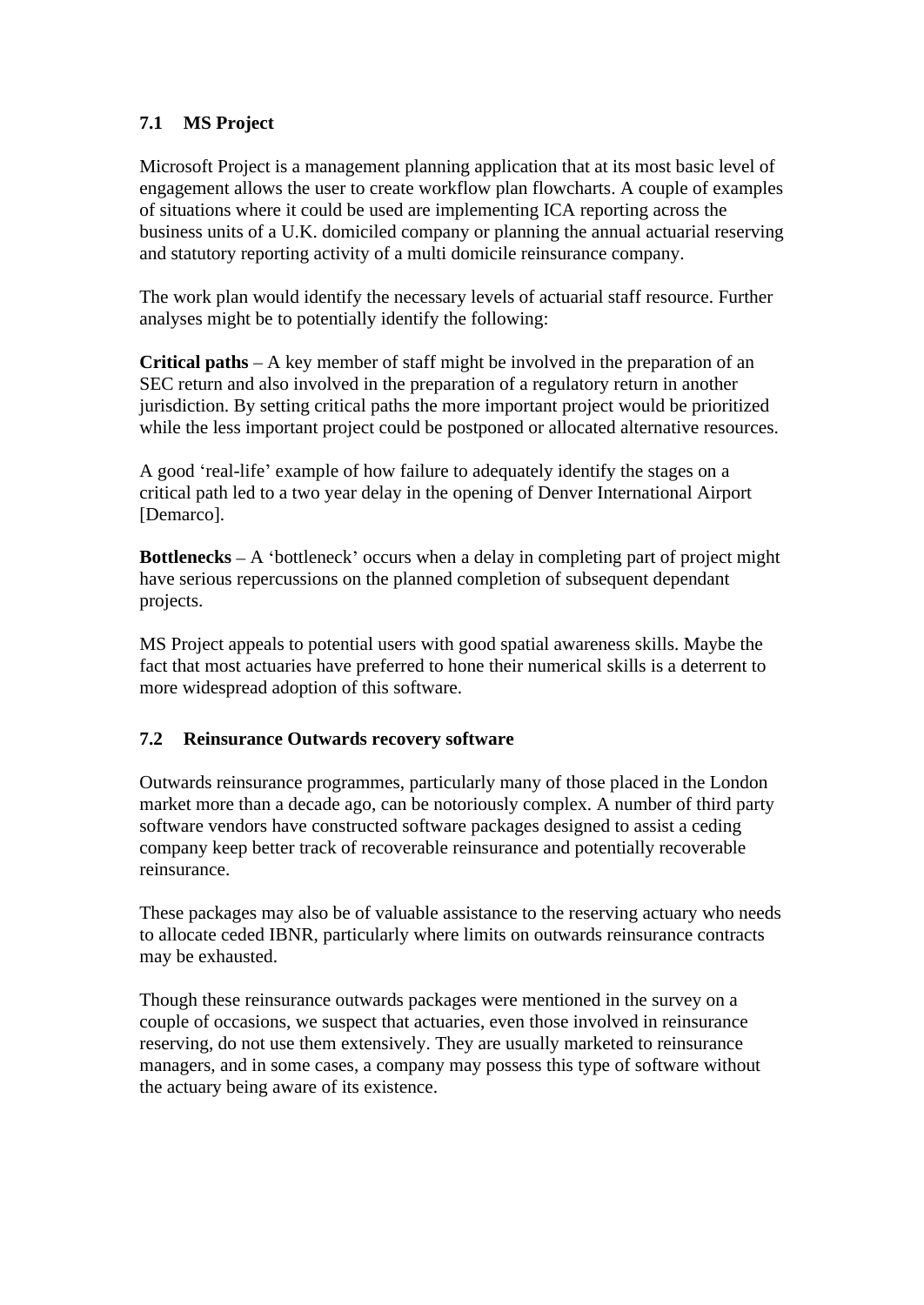### **7.3 Additional Pricing software**

The survey revealed that a minority of actuaries employ specialist software packages for a number of applications over and above the 'big four' software areas of reserving, pricing, DFA and catastrophe modeling. In certain situations these software packages represent a refinement to basic reserving or pricing methodologies. Two ways in which actuarial pricing might be refined are through online database tools and geographical mapping software.

### **7.3.1 Cognos Powerplay**

OnLine Analytical Processing (OLAP) is a means of extracting concise information through multidimensional analysis. OLAP might follow help trends in consumer behaviour or spot anomalies in insurance premium rates in a particular region.

PowerPlay draws information from relational databases to build PowerCubes®. Cubes can be datasets that go far beyond the dimensions of more common databases. Cubes can contain tens of millions of consolidated rows of data and hundred of thousands of data categories. Web, Windows and Excel can all receive cubes and their associated reports [Powerplay].

It is possible that in the future some form of data mining through consumer credit scores could be used as a variable in assessing an individual homeowner's insurance premium.

#### **7.3.2 MapInfo**

MapInfo is a Geographical Information System (GIS) that is specifically targeted at the insurance industry. It provides visualization tools for relationships between data and geography.

"Over 85% of insurance data (sic.) has some location (element) – somewhere in the data record there is information that can be tied to a geographic area. Sometimes the information can be quite specific, such as a latitude and longitude coordinate for an insured property. Other times the geographic data will be in the form of an address that can be pinpointed on a map (geocoded), a zip code, state or country. Even the first six digits of a phone number can be used to tie a record to a place on earth. [MapInfo]

Shades of big brother in that last particular application!

The MapInfo website also provides several though provoking examples of how the software might assist in insurance decision-making. Some examples are:

- Underwriting  $&$  risk management Risk aggregation and book analysis, risk proximity analysis, custom rating territory development.
- Claims management Optimising claims resource allocation and adjustor schedules.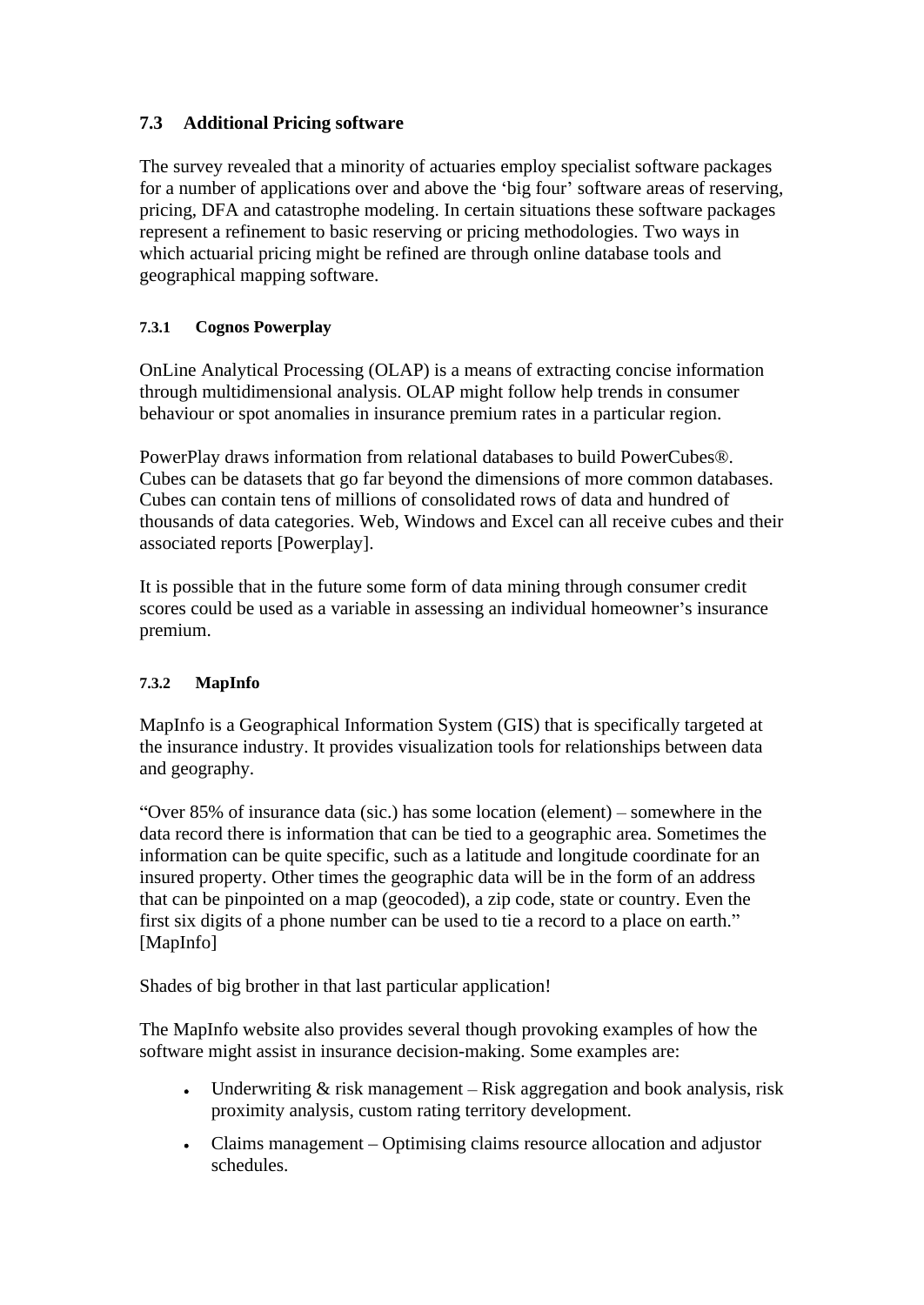$Sales/Marketing - identifying cross-selling opportunities.$ 

### **7.4 Data mining**

Two data mining software products were mentioned by respondents.

SAS Enterprise Miner is the leading data mining application tool that has the advantage of being integrated with the SAS range of software. The SAS website touts examples of how the application identified niches of higher customer persistency and profitability. [SAS]

CART (Classification and Regression Trees) is another data mining tool whose website contains a number of case studies that describe general insurance actuarial projects. One example set in Australia describes the challenges associated with combining the pricing structure of two books of personal lines insurance business in a post merger setting [CART].

From an actuarial reserving perspective, a particularly interesting data mining technique subset of the data mining applications is known as Text mining . It is described in [Francis], which we recommend as good introduction to the technique and its use in insurance.

Text mining refers to a collection of methods used to find patterns and create intelligence from unstructured text data. Examples of unstructured data in corporate databases include claim descriptions, responses to open ended survey questions, and the comment field in reinsurance contract records.

The text mining paper sets out a number of examples of situations in which text mining techniques were of assistance in insurance operations. One of the most startling examples is the investigation of fraudulent medical insurance claims.

### **8 Conclusions and further work**

As noted in the Introduction, our goal was to learn more about how software is used by actuaries and shed light on any issues that we should be aware of as we reflect on how software affects our work. We believe that we succeeded in reaching our goal and, in summary, we reached the following conclusions:

- Spreadsheet software, especially Excel, has become almost universally used by actuaries. However, there may well be a significant proportion of actuarial users who are not aware of its limitations as far as statistical functions and random numbers are concerned. Emerging issues related to control procedures may lead to more use of other software, but are unlikely to dethrone spreadsheets as the main staple in the actuarial toolbox.
- Statistical packages are also popular, especially with pricing actuaries and for catastrophe modelling and capital management. Of the available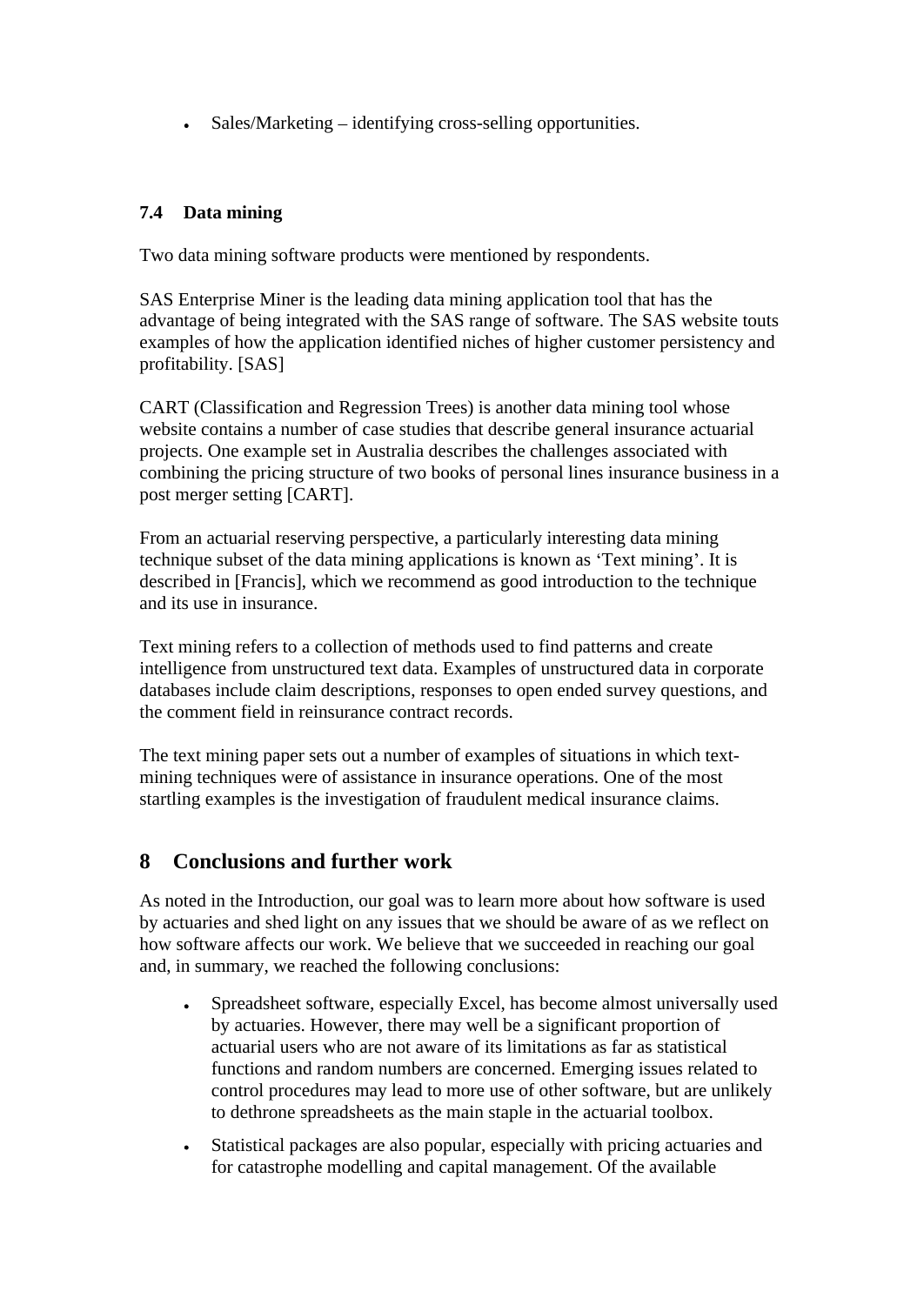statistical packages, SAS is by far the most used, the one considered most vital and the one used most frequently. Many people, particularly in Europe, use specialised statistical software but R is also a popular choice. R appears to have the potential to become a much more important piece of software, if data size limitations can be overcome.

- Interestingly, however, statistical packages seem to be used far less often than spreadsheet add-ins such as @Risk or the Excel Analysis Toolpak. Given the prevalence of statistical analysis in actuarial work, we attribute this phenomenon to the use of simple cost / benefit analyses with statistical packages being reserved for more complex assignments. However, the analyses may well be over-simplified, in that they may ignore the limitations of the statistical analyses available in the Analysis Toolpak.
- For database software, Access is the mostly commonly used, probably due to its availability as part of the MS Office package. However, for larger or more complex databases SAS and SQLServer have been acknowledged by users as more suitable.
- Programming languages, especially VBA for Excel and Access, are almost as commonly used as spreadsheets and databases. Somewhat surprisingly, for the Access users far less than half also use Access/VBA which may indicate a more "hands off" approach to programming in Access. However, for Excel users a significant percentage also uses Excel/VBA which seems to indicate a more "hands on" approach to programming. Other programming languages are likely to be associated with more specialized purposes.
- Other software is also quite popular among actuaries, but this software tends to be very specialized by area of practice with, for example, reserving actuaries using reserving software packages and reinsurance actuaries using catastrophe modelling software.

Overall, there is some danger that actuaries are not making enough use of specialised software, preferring to rely on the trusty swiss army knife of Excel. While Excel can be persuaded to perform most functions, it is rarely as effective as purpose built software, and there are sometimes significant risks posed by its use.

We believe there is much useful further work that could be carried out. First, we performed only preliminary analyses of the survey data. It is likely that more sophisticated analyses would uncover other interesting patterns. Second, we believe it would be useful to collect more detailed data on specific areas of software use, including development methodologies and systems and controls. More than ever, actuaries rely on software they build themselves, and as professionals they should ensure that they are using best practice when doing so.

### **References**

[Baker] Comparison of Characteristics and Practices amongst Spreadsheet Users with Different Levels of Experience. KR Baker, SG Powell, B Lawson and L Foster- Johnson. Proceedings of EuSpRIG 2006.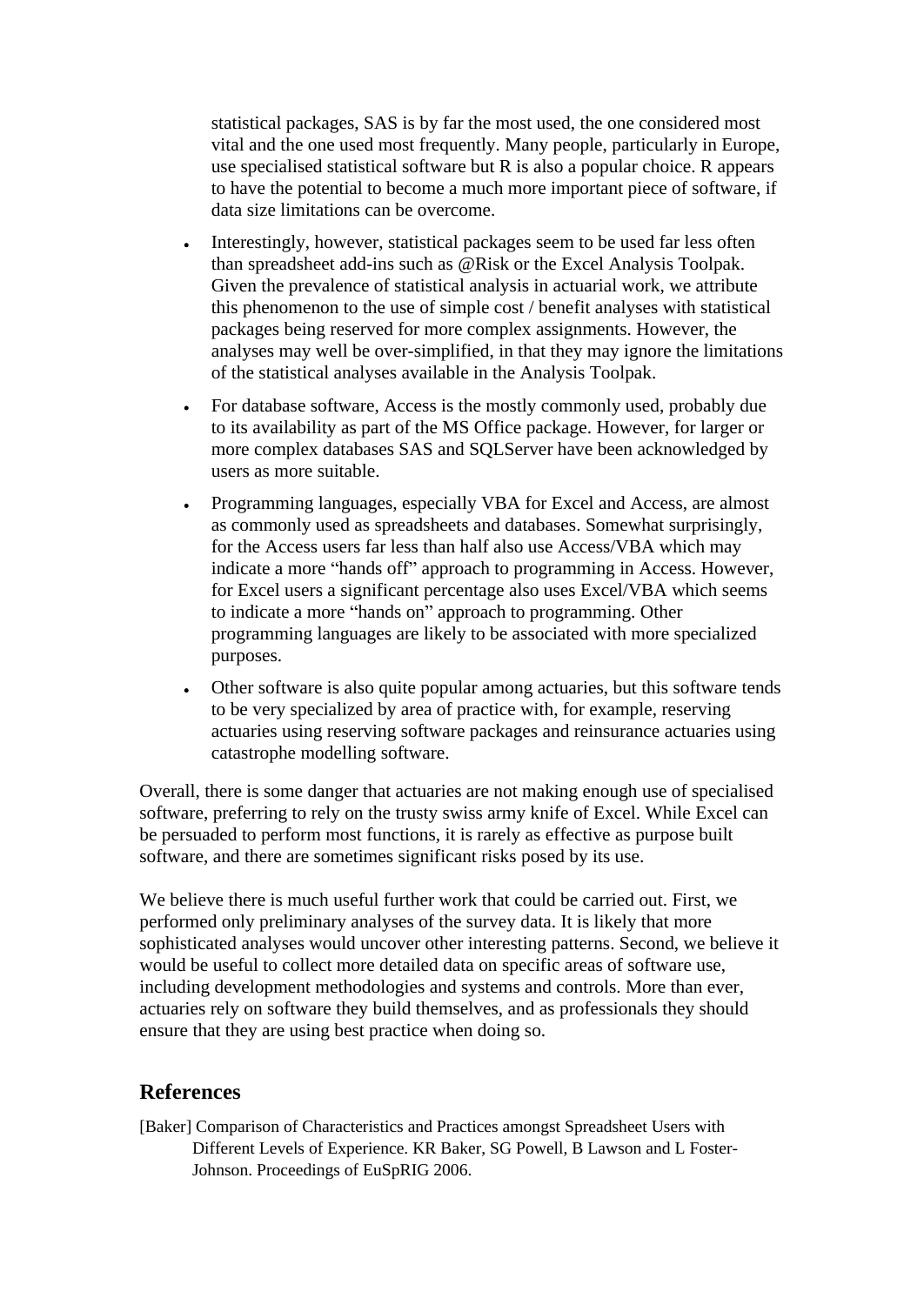[CART]<http://www.salfordsystems.com/cart.php>

- [DeMarco] Waltzing with Bears: managing risk on software projects. T DeMarco & T Lister, Dorset House, 2003.
- [Eusprig] Spreadsheet mistakes news stories.<http://www.eusprig.org/stories.htm>
- [Francis] Taming Text an introduction to text mining. LA Francis. Casualty Actuarial Society *Forum*, Winter 2006.<br><http://www.casact.org/pubs/forum/06wforum/06w55.pdf>
- [GLIM] [http://www.nag.co.uk/stats/GDGE\\_soft.asp](http://www.nag.co.uk/stats/GDGE_soft.asp)
- [Heiser] Microsoft Excel 2000 and 2003 Faults, problems, workarounds and fixes. <http://www.daheiser.info/excel/frontpage.html>
- [Lawrence] Financial Modelling of Project Financing Transactions. RJ Lawrence and J Lee, Institute of Actuaries of Australia Financial Services Forum, August 26-27 2004.
- [McCullough] On the accuracy of statistical procedures in Microsoft Excel 2000 and Excel XP. BD McCullough and B Wilson, Computational Statistics & Data Analysis, 40, pp  $713 - 721.2002.$
- [Mapinfo]<http://www.mapinfo>.com/
- [Matlab]<http://www.mathworks.co.uk/products/matlab>
- [Microsoft] Description of improvements in the statistical functions in Excel 2003 and in Excel 2004 for Mac.<http://support.microsoft.com/default.aspx?kbid=828888>
- [Orr] A Maths Toolkit for Actuaries Part 1. J Orr and T Maynard. GIRO 2005.
- [Panko 2005] What We Know About Spreadsheet Errors, Ray Panko, 2005. <http://panko.cba.hawaii.edu/ssr/Mypapers/whatknow.htm>. See also <http://panko.cba.hawaii.edu/ssr/FieldAudits.htm>
- [Powerplay] [http://www.cognos.com/products/business\\_intelligence/analysis/index.html](http://www.cognos.com/products/business_intelligence/analysis/index.html)
- [PracticalStats] Is Microsoft Excel an Adequate Statistics Package? <http://www.practicalstats.com/Pages/excelstats.html>
- [Pressman] Software Engineering: A Practioner's Approach. RS Pressman and D Ince. McGraw Hill, 2000.
- [Pryor A] Spreadsheet error rates.<http://www.louisepryor.com/showTopic.do?topic=31>
- [Pryor B] Spreadsheet errors.<http://www.louisepryor.com/showTheme.do?theme=13>
- [Pryor C] Excel statistical functions. http:/[/www.louisepryor.com/showTheme](http://www.louisepryor.com/showTheme).do?theme=15
- [R]<http://www.r-project.org/>
- [SAS] <http://www.sas.com>
- [SOA] Modeling of Economic Series Coordinated with Interest Rate Scenarios. <http://www.soa.org/ccm/content/areas-of-practice/finance/mod-econ-series-coor-int-rate-scen/>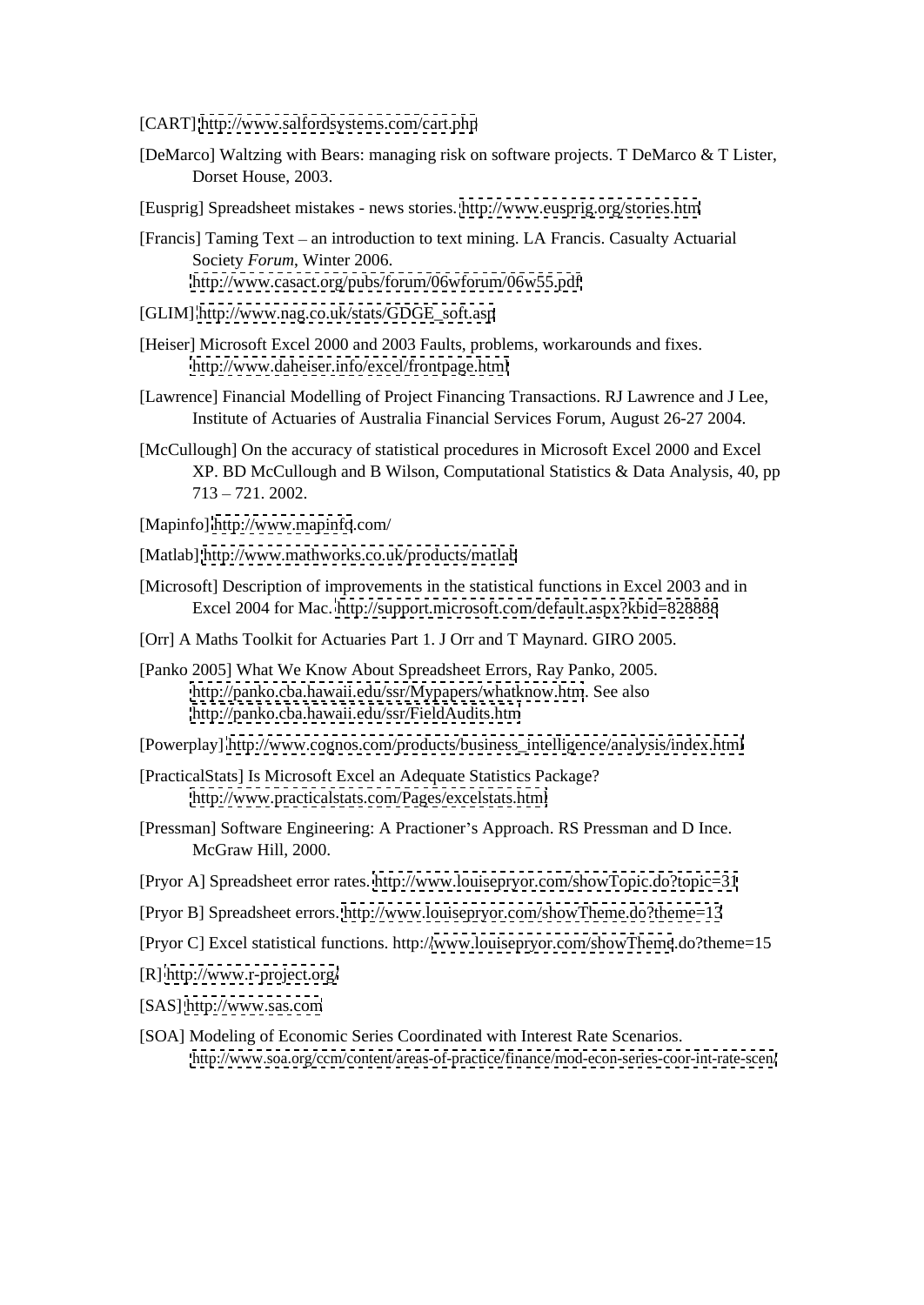## **APPENDIX A: Survey questions**

#### **Software use in General Insurance**

#### **1. Introduction**

The GIRO working party on Software Use is trying to find out what software is used by GI actuaries and others.

Please help us by filling in this short, anonymous survey, which should take around 10 minutes. There are 31 questions. You may answer as few or as many as you like.

You may answer the questions in any order (use the Prev and Next buttons at the bottom of each page), and you can return to your answers and change them at any time until 10th March, when we will be collecting and analysing the results.

Please answer all the questions in the context of **your own personal day-to-day work** (rather than the whole organisation you work for).

One lucky participant will win a bottle of champagne (or non-alcoholic alternative). Thanks for your help!

#### **2. About you**

- 1. Do you work for
	- o A company?
	- o A broker?
	- o A consultant?
	- o Other (please specify)
- 2. What types of business do you work with? Check all that apply.
	- Primary insurance **Primary** insurance
	- Reinsurance **Reference Reference Reference Reference**
	- □ London market/Lloyd's
	- Personal lines
	- Commercial lines
- 3. Are you
	- o A qualified actuary?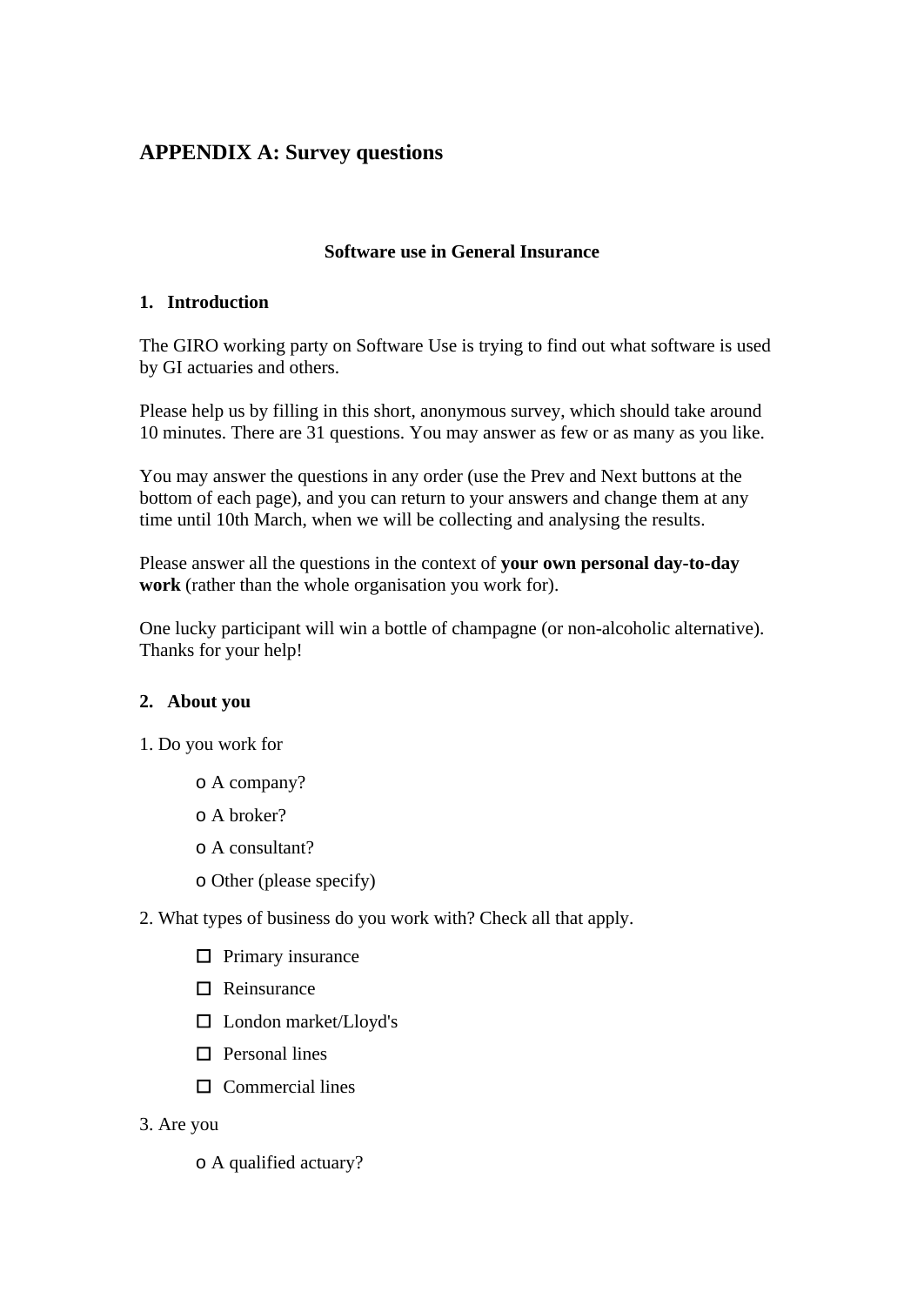- o An actuarial student?
- o An accountant?
- o A statistician?
- o Other (please specify)
- 4. How long have you been working in GI?
	- o 0-2 years
	- o 3-5 years
	- $\circ$  6-10 years
	- $\circ$  11+ years
- 5. Where are you based?
	- o UK/Ireland
	- o Other Europe
	- o USA/Canada
	- o Other (please specify)

#### **3. What do you use software for?**

6. What do you use software for? Please check all that apply.

- Pricing **Pricing**
- Reserving the second state of the second state  $\mathbb{R}^n$  and  $\mathbb{R}^n$  are set that  $\mathbb{R}^n$  and  $\mathbb{R}^n$  are set that  $\mathbb{R}^n$  are set that  $\mathbb{R}^n$  are set that  $\mathbb{R}^n$  are set that  $\mathbb{R}^n$  are set that
- $\square$  Capital management
- Investments
- Outwards reinsurance
- Catastrophe modelling
- Statutory reporting status of the status of the status of the status of the status of the status of the status of the status of the status of the status of the status of the status of the status of the status of the status
- $\Box$  Other (please specify)

#### **4. Principal area**

7. Please choose the main area in which you use software, and answer the remaining questions for that area only.

- o Pricing
- o Reserving
- o Capital management
- o Investments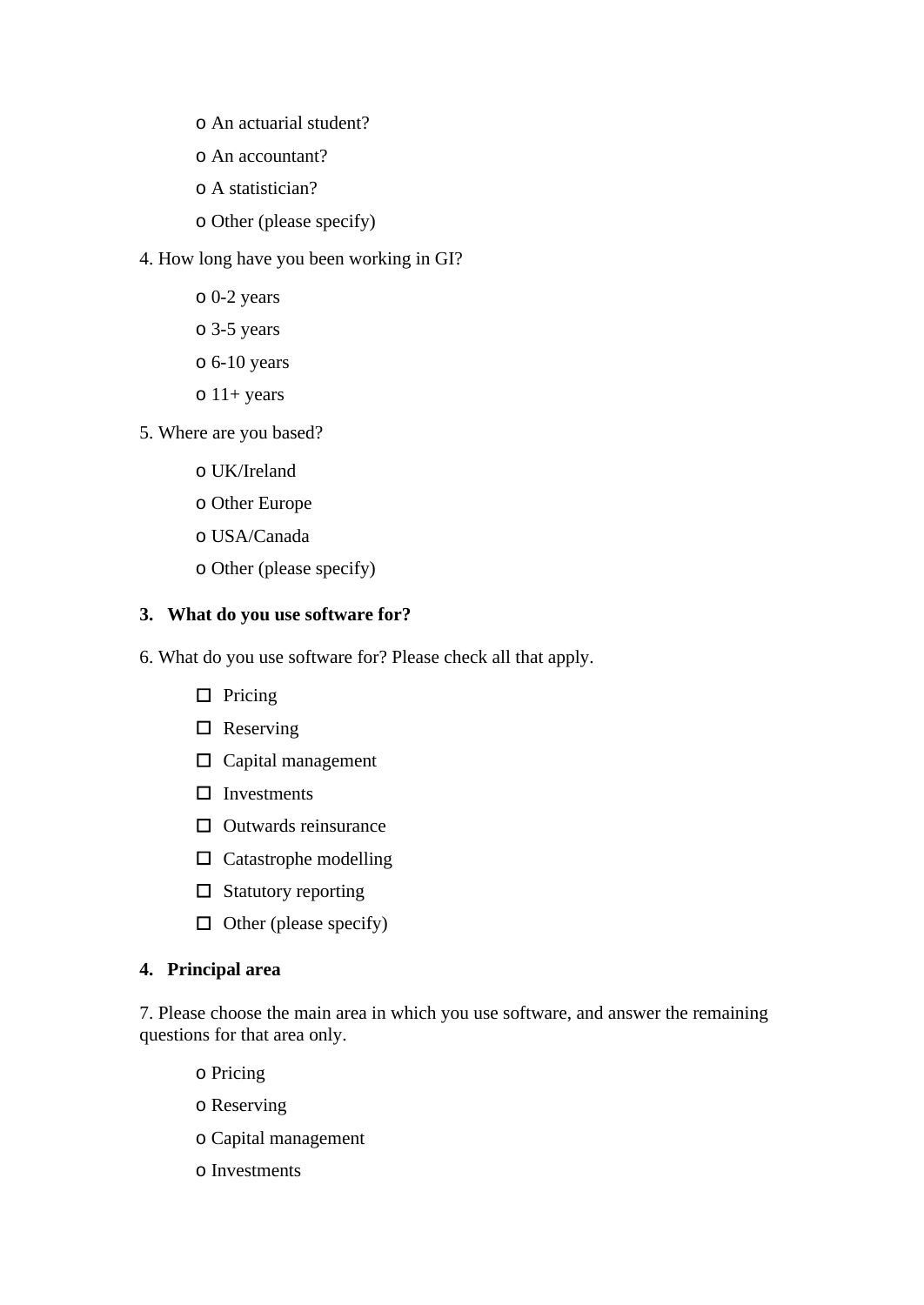- o Outwards reinsurance
- o Catastrophe modelling
- o Statutory reporting
- o Other (please specify)

The remaining questions in the survey are about your use of specific types of software. Please answer them in the context of your answer to this question.

#### **5. Spreadsheets**

Please answer these questions in the context of your answer to question 7, the main area in which you use software.

8. Which spreadsheet packages do you use? Check all that apply.

- None experience that the set of the set of the set of the set of the set of the set of the set of the set of the set of the set of the set of the set of the set of the set of the set of the set of the set of the set of the
- Excel and the set of the set of the set of the set of the set of the set of the set of the set of the set of the set of the set of the set of the set of the set of the set of the set of the set of the set of the set of the
- Lotus **Lotus Lotus Lotus Lotus Lotus Lotus Lotus Lotus Lotus Lotus Lotus Lotus Lotus Lotus Lotus Lotus Lotus Lotus Lotus Lotus Lotus Lotus Lotus Lotus Lotus Lotus Lotus**
- $\Box$  Other (please specify)

If you answered "None", you can go straight to the next page using the Next button at the bottom of this page.

9. How often do you use them?

|                                   | ниан у | $M_{\rm outh}$<br><u> 1980 - An t-Alban an t-Alban an t-Alban an t-Alban an t-Alban an t-Alban an t-Alban an t-Alban an t-Alban an</u> | <sup>1</sup> Daily | $   -$<br>$\mathbf{1}$ |
|-----------------------------------|--------|----------------------------------------------------------------------------------------------------------------------------------------|--------------------|------------------------|
| Excel                             |        |                                                                                                                                        |                    |                        |
|                                   |        |                                                                                                                                        |                    |                        |
| -Lotus                            |        |                                                                                                                                        |                    |                        |
|                                   |        |                                                                                                                                        |                    |                        |
| <b>Other</b>                      |        | ,我们也不会有什么。""我们,我们也不会有什么?""我们,我们也不会有什么?""我们,我们也不会有什么?""我们,我们也不会有什么?""我们,我们也不会有什么?                                                       |                    |                        |
| and the control of the control of |        | the contract of the contract of the contract of the contract of the contract of the contract of the contract of                        |                    |                        |

10. How important are they in what you do?

|           | V <sub>1</sub> tal | Useful<br>$\sim$ $\sim$<br>$\sim$ 1000111 $\sim$<br><b>Significant</b> | Waste of time | N/A<br>$  N/T_{\rm h} $ |
|-----------|--------------------|------------------------------------------------------------------------|---------------|-------------------------|
| Excel     |                    |                                                                        |               |                         |
| L Ofiis - |                    |                                                                        |               |                         |
| Other     |                    |                                                                        |               |                         |

11. Any other comments, eg useful features, drawback, other areas in which you use spreadsheets.

#### **6. Spreadsheet add-ins**

Please answer these questions in the context of your answer to question 7, the main area in which you use software.

12. Which spreadsheet add-ins do you use? Check all that apply.

 $\square$  None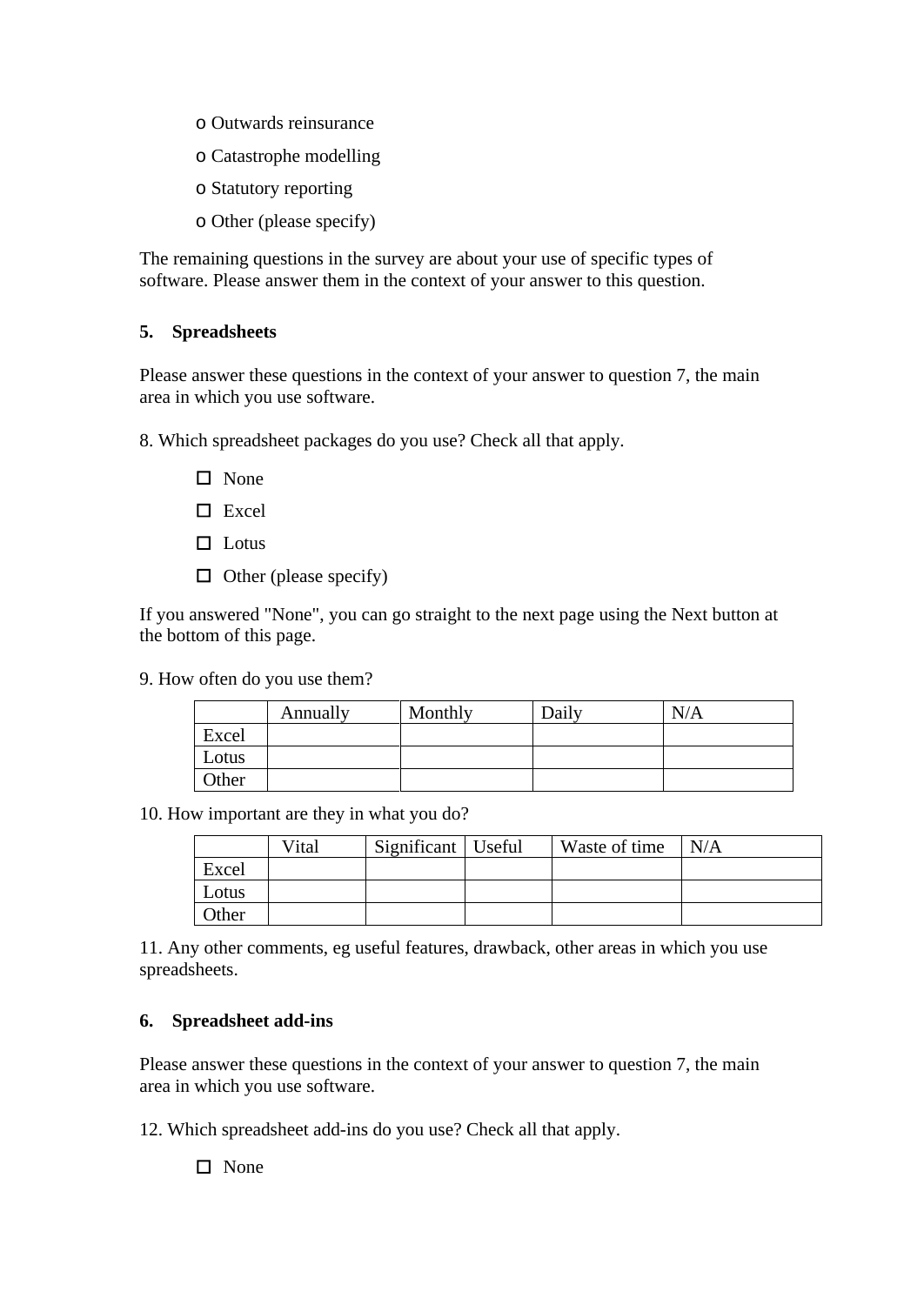- Excel Analysis Toolpak
- @Risk
- Crystal Ball
- XLStat
- In house add-in
- $\Box$  Other (please specify)

13. How often do you use them?

|                               | Annually | Monthly | Daily | N/A |
|-------------------------------|----------|---------|-------|-----|
| <b>Excel Analysis Toolpak</b> |          |         |       |     |
| @Risk                         |          |         |       |     |
| Crystal Ball                  |          |         |       |     |
| <b>XLStat</b>                 |          |         |       |     |
| In house add-in               |          |         |       |     |
| Other                         |          |         |       |     |

14. How important are they in what you do?

|                        | <u>Vital</u> Significant Useful Waste of time N/A |  |
|------------------------|---------------------------------------------------|--|
| Excel Analysis Toolpak |                                                   |  |
| @Risl                  |                                                   |  |
| Crystal Ball           |                                                   |  |
| <b>XLStat</b>          |                                                   |  |
| In house add-in        |                                                   |  |
| Other                  |                                                   |  |

15. Any other comments, eg useful features, drawback, other areas in which you use spreadsheet add-ins.

#### **7. Statistical packages**

Please answer these questions in the context of your answer to question 7, the main area in which you use software.

16. Which statistical packages do you use? Check all that apply.

- None experience that the same state of the state of the state of the state of the state of the state of the state of the state of the state of the state of the state of the state of the state of the state of the state of t
- GLIM
- Matlab **Matlab** and the set of the set of the set of the set of the set of the set of the set of the set of the set of the set of the set of the set of the set of the set of the set of the set of the set of the set of the
- R<sub>a</sub> and the contract of the contract of the contract of the contract of the contract of the contract of the contract of the contract of the contract of the contract of the contract of the contract of the contract of the c
- SAS
- $\square$  S-Plus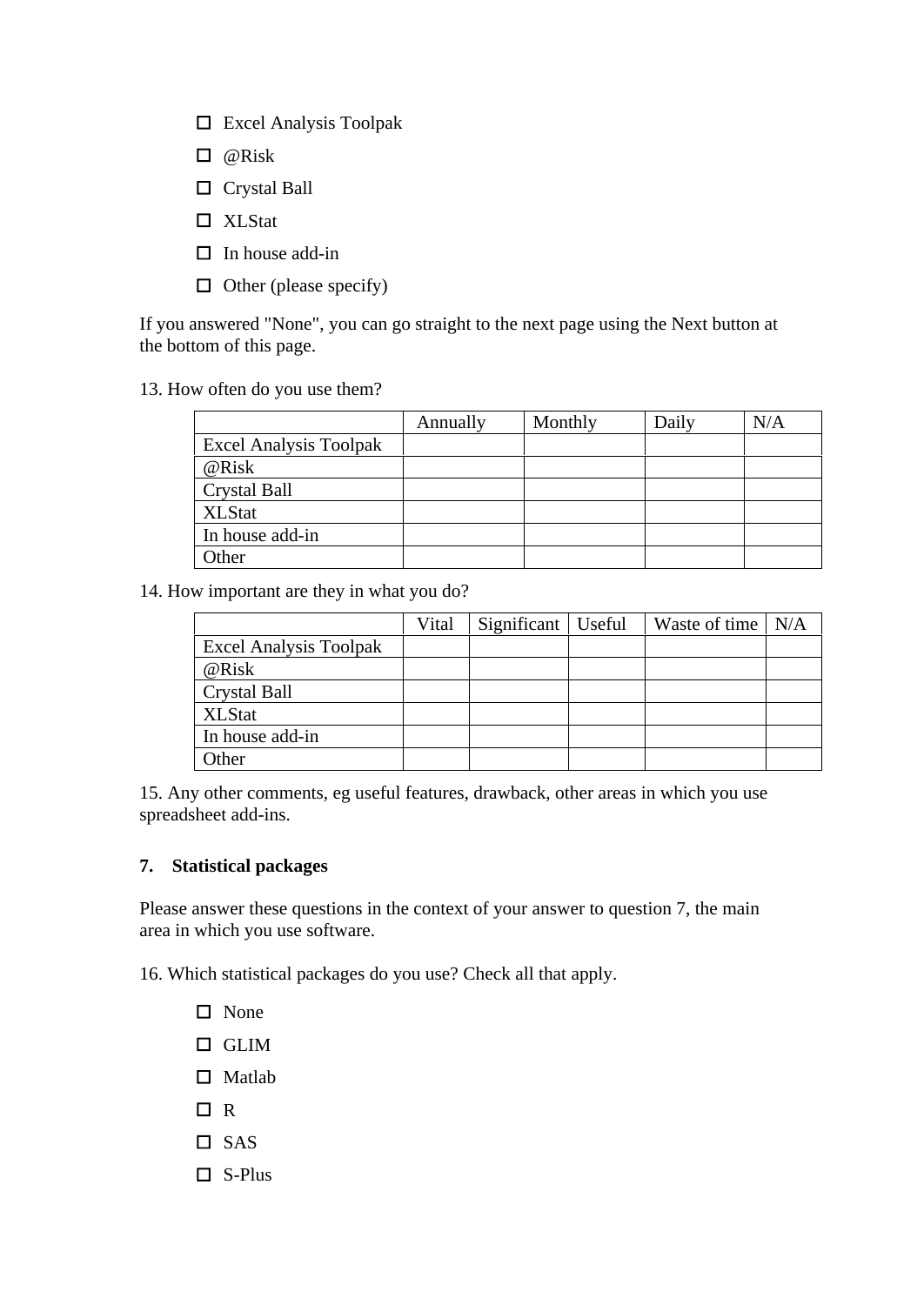- SPSS and the set of the set of the set of the set of the set of the set of the set of the set of the set of the set of the set of the set of the set of the set of the set of the set of the set of the set of the set of the
- Statlab **Statlab**
- WinBUGS **Example 20** Second 20 AU 20 AU 20 AU 20 AU 20 AU 20 AU 20 AU 20 AU 20 AU 20 AU 20 AU 20 AU 20 AU 20 AU 20 AU 20 AU 20 AU 20 AU 20 AU 20 AU 20 AU 20 AU 20 AU 20 AU 20 AU 20 AU 20 AU 20 AU 20 AU 20 AU 20 AU 20 AU 20
- $\Box$  Other (please specify)

17. How often do you use them?

|             | Annually | Monthly | Daily | N/A |
|-------------|----------|---------|-------|-----|
| <b>GLIM</b> |          |         |       |     |
| Matlab      |          |         |       |     |
|             |          |         |       |     |
| SAS         |          |         |       |     |
| S-Plus      |          |         |       |     |
| <b>SPSS</b> |          |         |       |     |
| Statlab     |          |         |       |     |
| WinBUGS     |          |         |       |     |
| Other       |          |         |       |     |

18. How important are they in what you do?

|                                                  | Vital Significant Useful Waste of time N/A |  |  |
|--------------------------------------------------|--------------------------------------------|--|--|
| <b>GLIM</b><br>the control of the control of the |                                            |  |  |
| Matlab                                           |                                            |  |  |
|                                                  |                                            |  |  |
| SAS                                              |                                            |  |  |
| S-Plus                                           |                                            |  |  |
| <b>SPSS</b>                                      |                                            |  |  |
| Statlab                                          |                                            |  |  |
| WinBUGS                                          |                                            |  |  |
| Other                                            |                                            |  |  |

19. Any other comments, eg useful features, drawback, other areas in which you use statistical packages.

#### **8. Databases**

Please answer these questions in the context of your answer to question 7, the main area in which you use software.

20. Which database packages do you use? Check all that apply.

- None experience that the same state of the state of the state of the state of the state of the state of the state of the state of the state of the state of the state of the state of the state of the state of the state of t
- Access and the set of the set of the set of the set of the set of the set of the set of the set of the set of the set of the set of the set of the set of the set of the set of the set of the set of the set of the set of th
- mySQL
- $\Box$  Oracle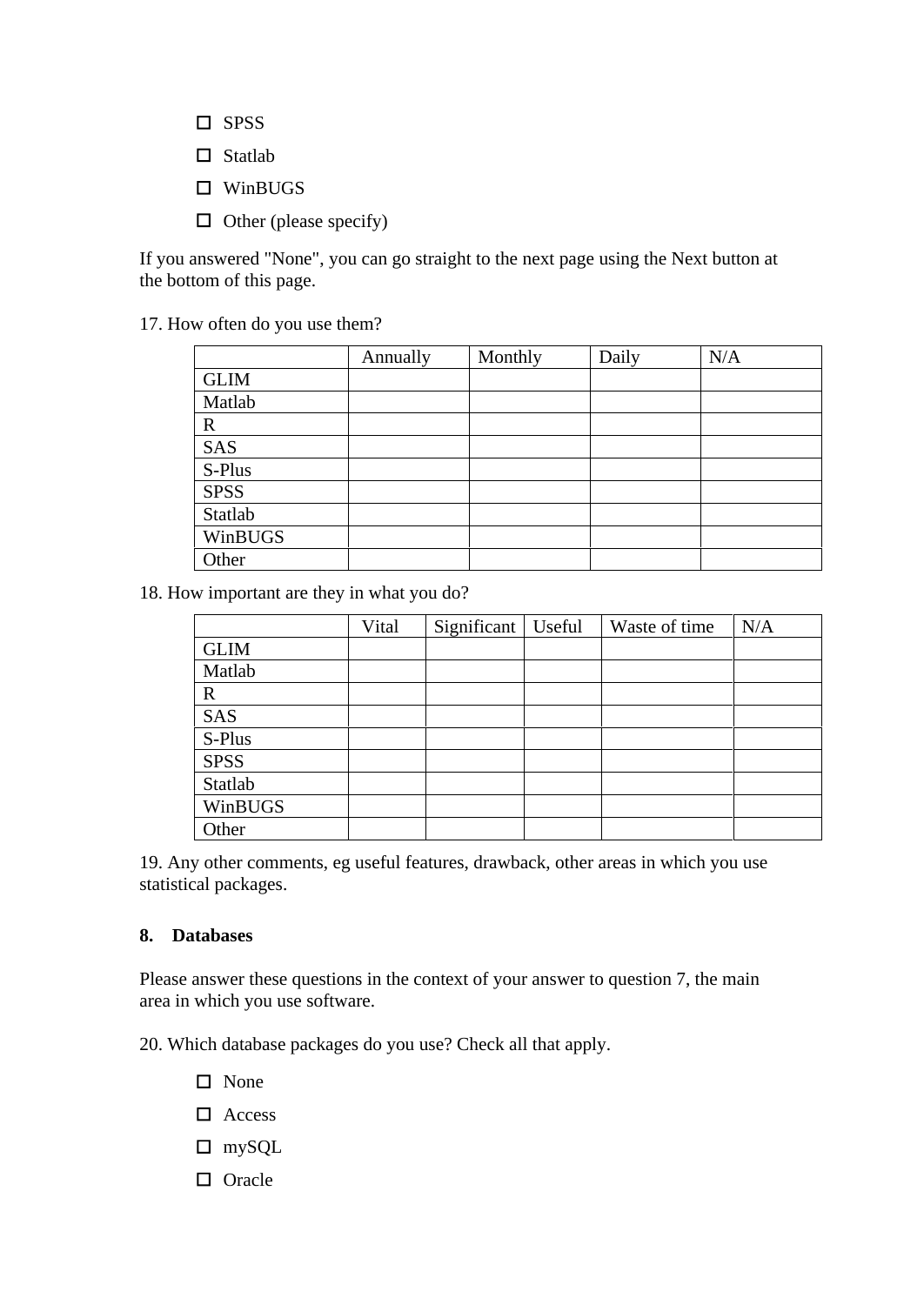- Postgres and the set of the set of the set of the set of the set of the set of the set of the set of the set of the set of the set of the set of the set of the set of the set of the set of the set of the set of the set of
- SAS **SAS**
- SqlServer
- Sybase **Systems**
- $\Box$  Other (please specify)

21. How often do you use them?

|           | <b>Annually</b> | Monthly | Daily | N/A |
|-----------|-----------------|---------|-------|-----|
| Access    |                 |         |       |     |
| mySQL     |                 |         |       |     |
| Oracle    |                 |         |       |     |
| Postgres  |                 |         |       |     |
| SAS       |                 |         |       |     |
| SqlServer |                 |         |       |     |
| Sybase    |                 |         |       |     |
| Other     |                 |         |       |     |

22. How important are they in what you do?

|                  | Vital | Significant | Useful | Waste of time $N/A$ |  |
|------------------|-------|-------------|--------|---------------------|--|
|                  |       |             |        |                     |  |
| Access<br>mySQL  |       |             |        |                     |  |
| Oracle           |       |             |        |                     |  |
| Postgres         |       |             |        |                     |  |
|                  |       |             |        |                     |  |
| SAS<br>SqlServer |       |             |        |                     |  |
| Sybase           |       |             |        |                     |  |
| Other            |       |             |        |                     |  |

23. Any other comments, eg useful features, drawback, other areas in which you use database packages.

#### **9. Programming languages**

Please answer these questions in the context of your answer to question 7, the main area in which you use software.

24. Which programming languages do you use? Check all that apply.

- None experience that the set of the set of the set of the set of the set of the set of the set of the set of the set of the set of the set of the set of the set of the set of the set of the set of the set of the set of the
- Excel/VBA
- Access/VBA
- $\Box$  Fortran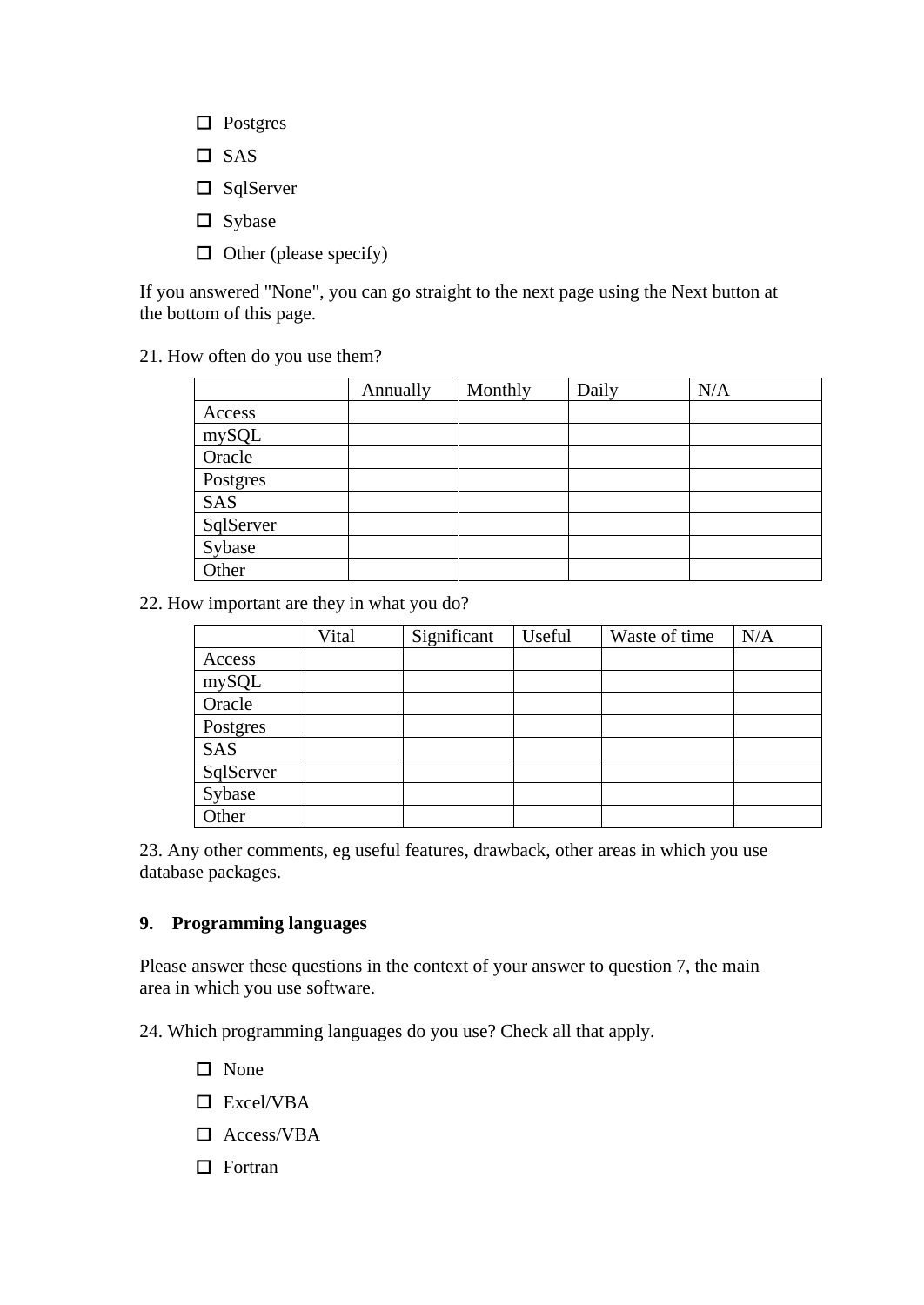- Visual Basic
- $C/C++$
- Java
- $\Box$  Other (please specify)

25. How often do you use them?

|              | Annually | Monthly | $\vert$ Daily | N/A |
|--------------|----------|---------|---------------|-----|
| Excel/VBA    |          |         |               |     |
| Access/VBA   |          |         |               |     |
| Fortran      |          |         |               |     |
| Visual Basic |          |         |               |     |
| .∕ \ .+      |          |         |               |     |
| Java         |          |         |               |     |
| <b>Other</b> |          |         |               |     |

26. How important are they in what you do?

|              |  | Vital Significant Useful Waste of time N/A |  |
|--------------|--|--------------------------------------------|--|
| Excel/VBA    |  |                                            |  |
| Access/VBA   |  |                                            |  |
| Fortran      |  |                                            |  |
| Visual Basic |  |                                            |  |
| /\ .+        |  |                                            |  |
|              |  |                                            |  |
| Other        |  |                                            |  |

27. Any other comments, eg useful features, drawback, other areas in which you use programming languages.

#### **10. Other software**

Please answer these questions in the context of your answer to question 7, the main area in which you use software.

28. What other types of software do you use? Check all that apply.

- None experience that the same state of the state of the state of the state of the state of the state of the state of the state of the state of the state of the state of the state of the state of the state of the state of t
- $\Box$  Actuarial reserving package
- $\Box$  Actuarial pricing package
- DFA package
- $\square$  Economic scenario generator
- $\square$  Catastrophe modelling package